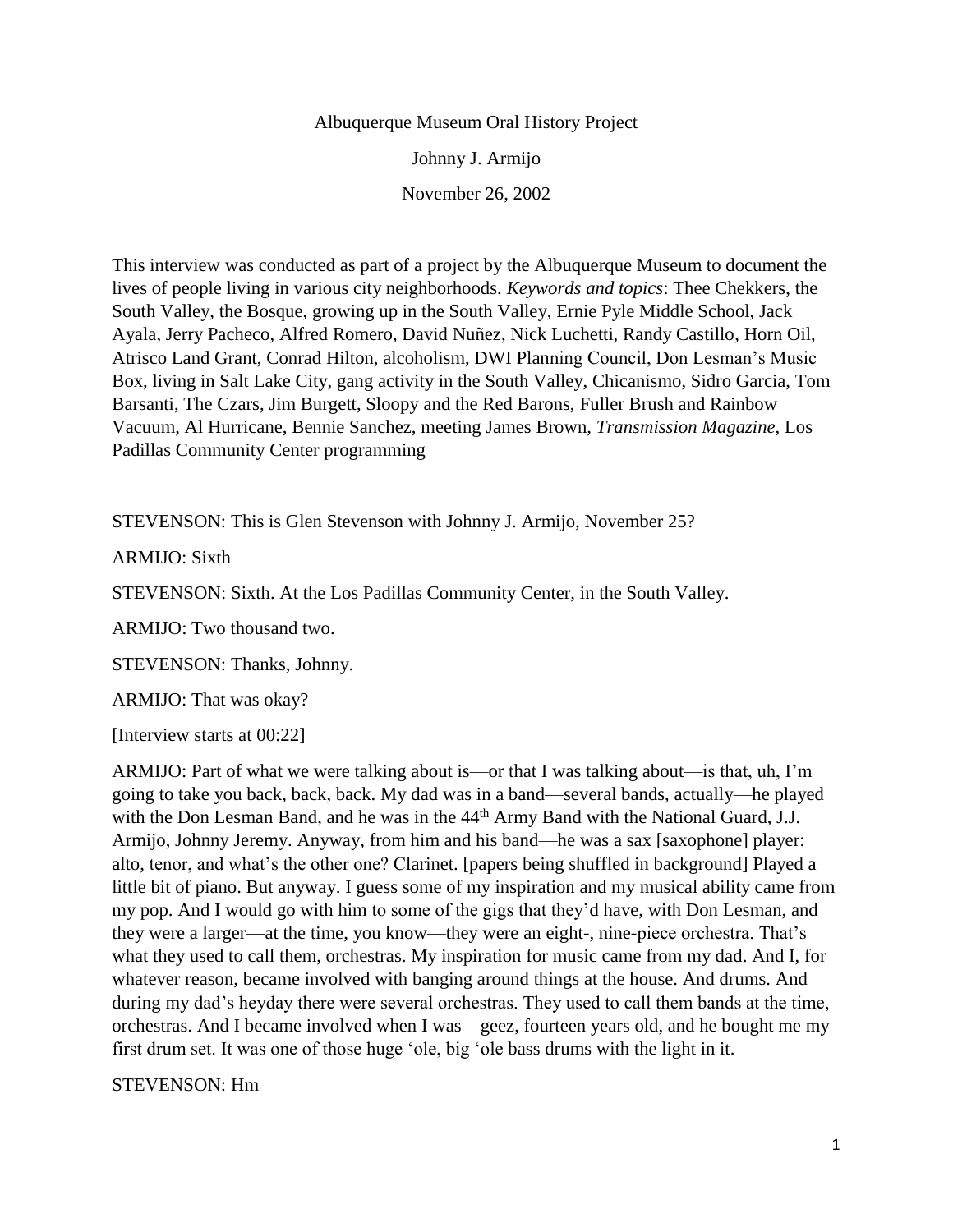ARMIJO: You know, way—talk about back in the day. I think one cymbal and maybe a snare. But that's how I started off in music. And we had a group called The Corvells??. So many different groups. And then I—

STEVENSON: When was the Corvells?

ARMIJO: Oh gosh. (pause) Sixty?

STEVENSON: Nineteen sixty, okay.

ARMIJO: Maybe? Nineteen sixty? And maybe fifty-nine. No, forty-seven. You know, maybe around there. But it was just a little kind of put-together band, and that's how I started really liking music. And, I'm kind of going in fragments here, but—I always was banging on stuff, and I liked the sound of different pieces of different objects—wood, metal, and just the different sounds that it would produce as I—I'd use knives. And I was in the seventh grade, I believe, at Ernie Pyle [Middle School], and I was in the PE [physical education] class, and there was a talent show coming up, and the coach said, "The guy who was going to play the bongos—." There was two brothers, the Sigley??/Seely?? brothers, and they played guitar, and they'd been taking lessons forever. They were very, very accomplished on their guitars. And they were going to play with a bongo player.

STEVENSON: Jim Sigley?

ARMIJO: Jim Sigley, exactly.

STEVENSON: Okay. (inaudible)

ARMIJO: You know Jim?

STEVENSON: I know Jim.

ARMIJO: And so they were going to play with a bongo player, and I didn't know what was going on. But anyway, one day, in PE the coach said this so-and-so—whoever it was—was going to play the bongos, came in, and he had a cast on his arm. He broke his arm. And the coach says, "Does anybody want to play bongos? You know, with the Sigley brothers." And dadat da-dat da-da—I had always banged around, so, you know, reluctantly—because I was always intimidated by the coaches—I reluctantly raised my hand, and I—. We practiced a couple times. After a couple rehearsals, it was talent show time, and I remember backstage, and these girls were singing these beautiful—Black girls singing this beautiful melody. (singing) "He's so fine," and all this kind of stuff, and all of these—and it just, just that atmosphere and everything was kind of like, started the juices flowing in me, and then it was our turn to get up. And we got up, and there were the bleachers, you know, Ernie Pyle. It looked like eight, nine thousand people. Probably 400, there in the bleachers. And we started "Tequila." (imitating guitar plucking) Dootdo-doo, doot-doo doo-do-do. So I started playing, and we finished, and they stood up and "Yeah!" That's it, I was hooked. From that point on I was hooked. And it was after that that I started the groups. Thee Chekkers, T-H-E-E C-H-E-K-K-E-R-S. I'll talk about that in a minute. But started them off in—gosh, it must've been sixty, sixty-three, somewhere around there. [5:00]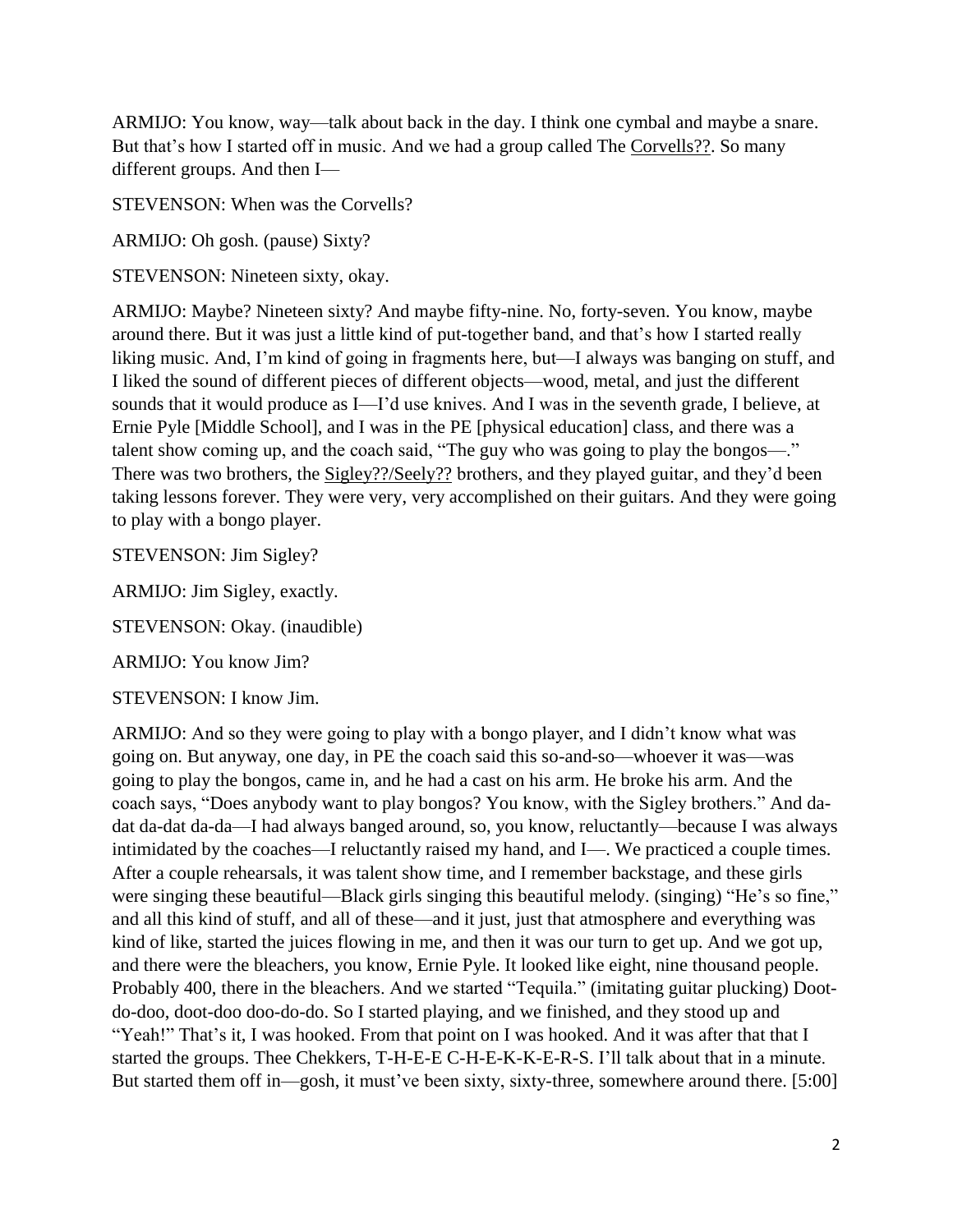And it was all guys that I had grown up with. Jack Ayala, who I grew up with. Jerry Pacheco who I'd grown up with.

STEVENSON: Are they all still around?

ARMIJO: Yep. Um, actually Jack and Jerry are still playing with Thee Fabulous Chekkers, now, currently. Alfred Romero, um, David Nuñez, and David's been around forever. He was a City cop. Just recently retired, well not recently, probably three years ago. But that was the five of us: Jack Ayala, Jerry Pacheco, Johnny J., Alfred Romero, and David Nuñez. We were the original Chekkers. There was a group in Los Angeles that was called Thee—T-H-E-E—Midnighters, when we were coming up, and we always used to like the LA sound, so (clears throat) we copied the T-H-E-E, even though people said, "Well, that's not right." It didn't matter, you know. Hey, Thee Midnighters are Thee Midnighters, and I don't know how I came up with the double "k" in regards to the Chekkers, maybe just different or whatever, but that's how the name originated. And we played for—we used to play the Peacock, the Cole Hotel, the Alvarado, all of the old, old hotels in Burque [Albuquerque]. And, um, of course we played for Albuquerque High, Saint Mary's—. I remember Albuquerque High there, Cordellas??Corvallis?? Tri High Y was a group of girls, almost like a fraternity or sorority in regards to Albuquerque High. And my girlfriend happened to be a cheerleader in that group, so we'd get the gigs. Freddie Chavez was with us. After David left, Freddie was with us for a while. We used to do a lot of the soulful stuff—James Brown, Otis Redding, Wilson Pickett. All of the good stuff, you know. (vocalizes) Faam-famfam-fam.

STEVENSON: None of which is Hispanic New Mexican.

ARMIJO: Exactly. It was our, our interpretation of how we grew up and where we grew up. I mean, Jack, Jerry, myself—all from the South Valley. Freddie was South Valley-ish, Broadway, you know.

# STEVENSON: (inaudible)

ARMIJO: And so our interpretation of what we really liked, because we also—Albuquerque is multicultural. And where I grew up on La Vega and Riverside, it was Hispanic, Black, a few white folk, David Brown, some of the Browns down the street—. So we grew up with multiracial, you know, situations, and we were not even, I was going to say "tolerant," but it's not even "tolerant," that's just the way it was. There was—.

STEVENSON: We've always had that community on Hardy too.

ARMIJO: Yeah. That was—it was never, "Oh he's Black," or "Oh he's Hispanic," or "Oh, he's white—we were all living together." It was the 'hood. There was no thought process about that. We were just all neighbors and friends and buddies, and we'd go have fun together and get in trouble together, and do everything else together. But anyway, part of what I was talking about was in regards to the bands in Albuquerque. There's a culture there—and it started way before Thee Chekkers—that had really inspired many, many people. There was a guy in Albuquerque that wanted to be a Chekker, but never was quite good enough at the time, and his name was Randy Castillo. And Randy Castillo was a decent little drummer, but he sat in with Thee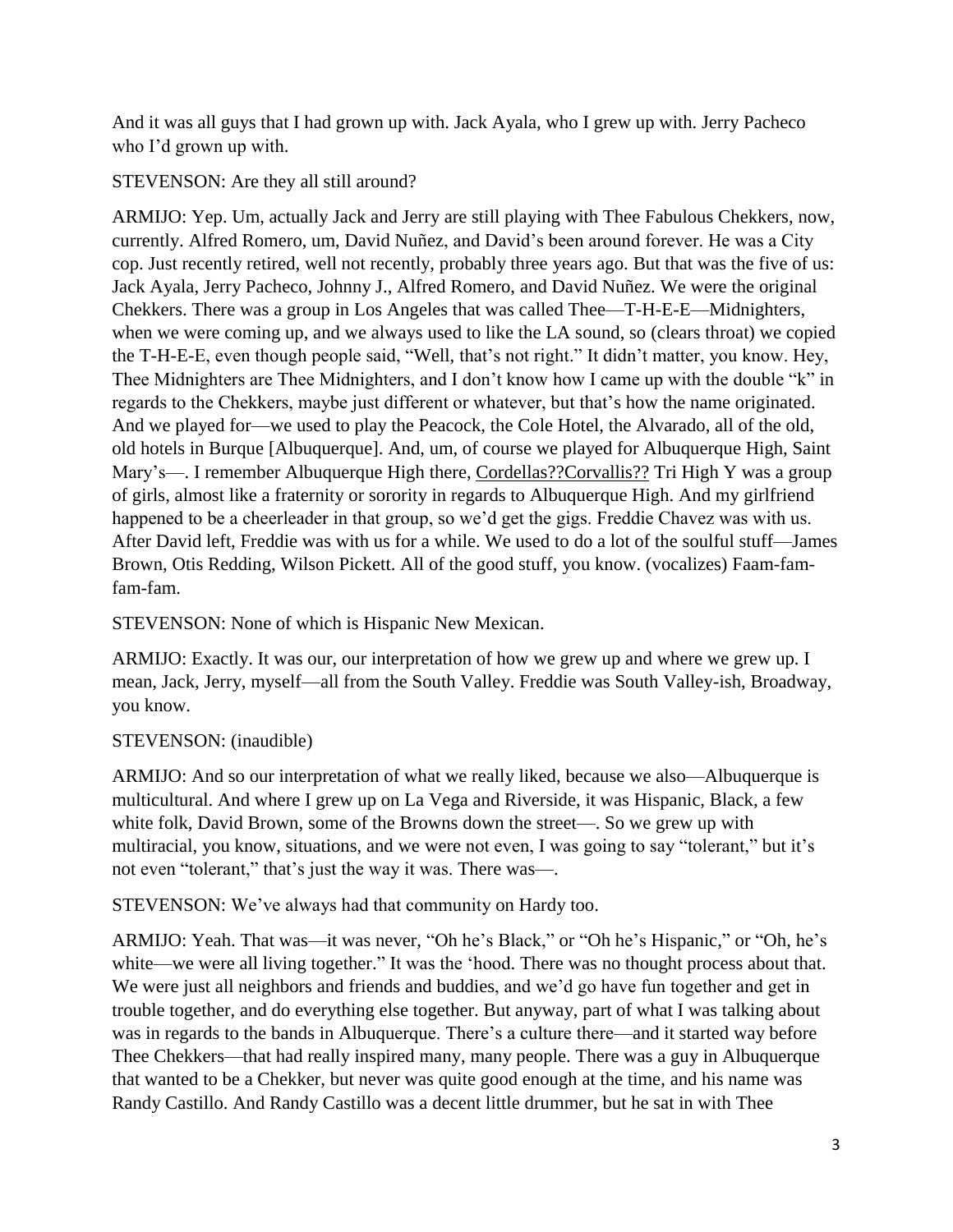Chekkers one time, and it was like, I was saying, "Eh, keep trying, buddy. Keep trying, you'll get it going." Randy went in with Nick Luchetti and took lessons from Nick Luchetti for two years, and we didn't know where Randy was. Randy came out after two years of lessons, sat in with Thee Chekkers, and forget it. Talk about a phenomenal drummer. Well Randy then started, he hit the road and went to Denver and stuff. And Randy unfortunately passed away this last year from cancer. But Randy was probably the biggest, one of the biggest musical success stories—played with Ozzy Osbourne, played with, oh gosh, I can't remember all the bands he's played with, but he hit the big time. And unfortunately, the big time also carried big costs in regards to drugs and other negative factors. But, um, Randy was a South Valley guy, you know. There's been a lot of South Valley talent in Albuquerque—not to say that there hasn't been anywhere else, but we're talking a little bit more South Valley. But I think the whole—if someone were to do a piece and talk about just music and talk about what bands were around—do you have pictures? Because I do, I have some pictures. [10:00] We played with the Coasters, we played with, uh, Rick Springfield, we did— (sings) What's their names? Average White Band, we've done it with the Average White Band. We've just played with all of these groups. Back in the day, the Coasters, which were really the more original Coasters with Lionel, came into the Far West, where we used to play six nights a week, and we back them up. The Drifters, you know, all of these groups. Now they're a little bit changed, but back in the day there was a lot of (inaudible). Anyway. If someone could *really* look at that, you know, the development and structure of what, who played what and why and who was influenced by who and what and all that kind of stuff, and take some pictures—that's a whole, whole universe unto itself. Anyway, getting back to South Valley roots—I'm going to, I have this, it's called "The Glider." And this is a story that I wrote, and I grew up—I'm going to give that to you.

#### STEVENSON: Thanks

ARMIJO: I grew up with a lot of people in the neighborhood, and some of my best friends were the Valdezes: Rocky and Albert Valdez. And we used to live in the jungle. And the jungle obviously was the Bosque and the drain ditch area. We used to swim in the drain ditch. That's kind of what that story is talking about. It's talking about the Bosque and the drain ditch and some of the things we used to do as kids. But that was our forest. That's where we would sneak cigarettes, and you know, you could go over there in the Bosque and smoke cigarettes and cough. Steal green apples from somebody's yard, then go smoke cigarettes, and then throw up. There was all those kinds of fun things. David and Charlie Brown, some of the guys from way back in the day, I can remember vividly how we used to set up ropes on the big cottonwood trees in the Bosque, and we'd get these things, and we'd just (makes sliding sound), slide down, you know? We would build huts. We would kind of pull things out, dig the ground up—not too deep, maybe three or four feet—and then just put the bushes so nobody knew we were there. Even if you did it now, you probably couldn't—well maybe now you could tell a little bit more. But back then, you could pass by, and we could be there, and you wouldn't even know it. I remember very clearly one night we were going to spend the night in the Bosque, and we got our sleeping blankets and everything, and I think we told our parents we were going to spend it at somebody else's house or whatever. I don't think they would've ever let us spend it in the Bosque. But I remember the river, the sound of the river, and we were there, and we said, "Let's move closer,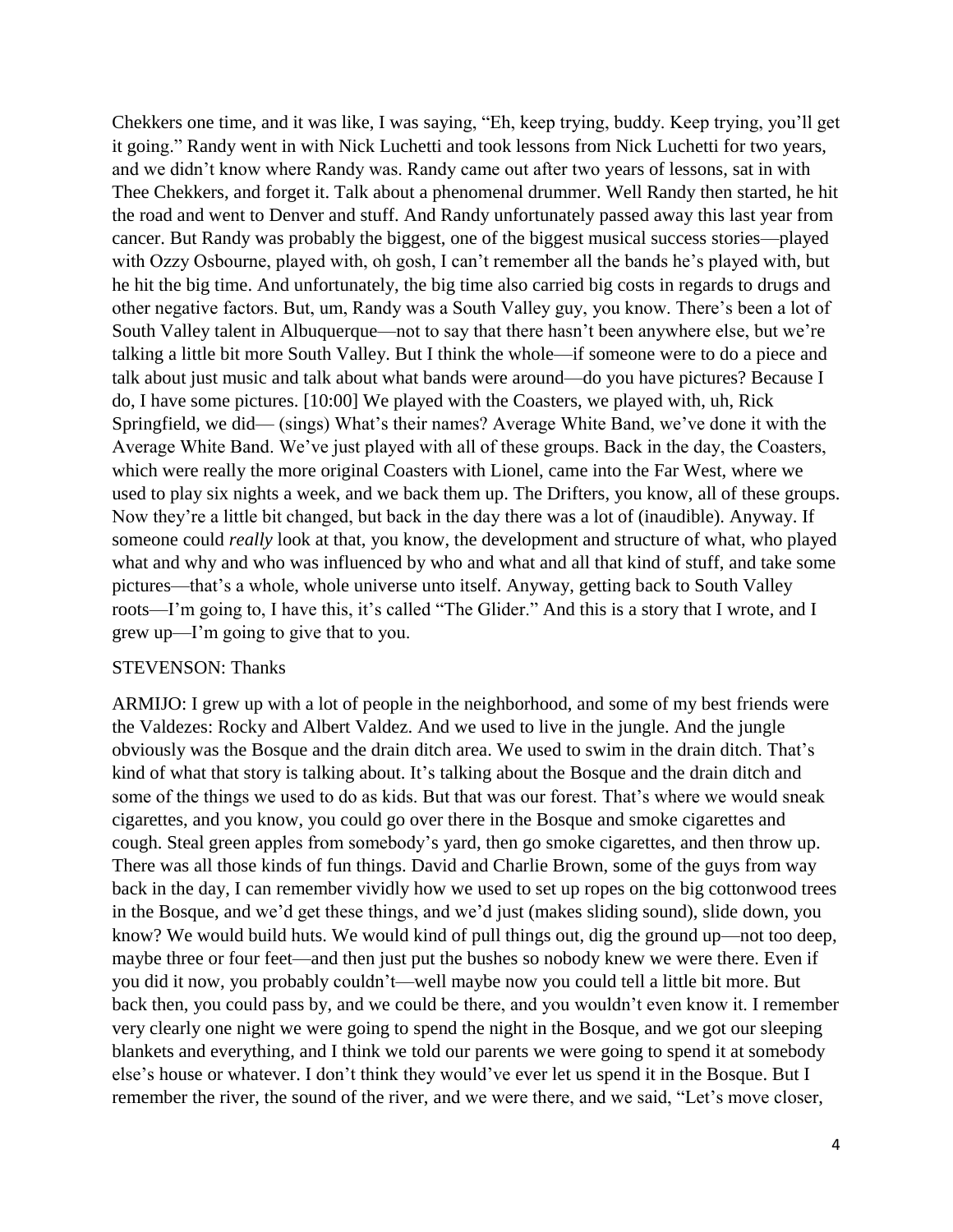you know, to the river." And we all moved up, and we were just like—it wasn't quite dark, and it was just beautiful, the shimmer of the light on the water from the sun setting and the Bosque, and it was just the sound and that smell, it was just, you know, it was just so fragrant and it was like, "Wow! This is really life." And I just remember having this thought about: This is really, this is really fantastic, this is really wonderful. And then all of a sudden we were attacked by ten thousand trillion mosquitoes. That we didn't think about, they were not there when we there and it was cool and we were just chillin', then all of a sudden (makes buzzing sound). Ahh! So we had to pick up our stuff and we had to run and move to a different location. But I'll never forget that night. It was one of those things where, you know, it was so, so pristine. I remember there were snakes, there were some big water snakes around at that time. Even to this day—even back then, I should say—I can remember me and my uncle, that's where I first learned how to swim, was the Rio Grande. We would take a bunch of us, family, and my uncle would put me on his shoulders. And who knows how deep the water was or where we were, I don't remember, I was too young. How I learned how to swim was my uncle got me one day and just threw me into the river (clears throat), and I had to learn how to swim. And it was one of those things where I'm sure he was there—he would have been there to help me—but he sure pissed me off, I'll tell ya. I thought, How dare you, throwing me. I was going to drown, or whatever. But I did learn how to swim, I did learn how to swim. I can remember back in the day when several of us would try to cross the Barelas Bridge and we'd get there right into the San Jo [San Jose?] area, and there'd be the guys waiting for us, man. Just waiting for us. And we would always have to give something because we would walk down to the—oh god, what was it—it was the pool there by the park. I can't remember the name of the pool.

STEVENSON: San Jo? [15:00]

ARMIJO: Huh?

STEVENSON: In San Jo?

ARMIJO: No, it was a brand new pool right there by the Zoo and the park.

STEVENSON: Oh, that park.

ARMIJO: Yeah. I can't remember what the name of the—. Anyway, we would have to cross their territory, and so there was always, you know, give up twenty-five cents or whatever to get into so we could do our thing. And I remember Rocky—my buddy Rocky and Albert that I grew up with—was always a tough guy, and he would always fight them. You know, "I'm not paying nothing, I'm coming through." I remember one time I was—me and whoever were by ourselves, and we were walking, and these guys got us. And I remember those guys saying, "My little brother could beat the shit out of you." And I'm like (moaning), and they took one of my shoes off, and they threw it in the river, and I cried. I cried and I went home, and my mom said, "What happened to your shoe?" And I just cried. And I was so angry, I wanted to get back at them. And I don't think I ever did. But it was like you had to stop there because the tough guys wouldn't let you through. Going back, I can remember going to—there was the old Horn Building.

STEVENSON: Is that in the South or Barelas?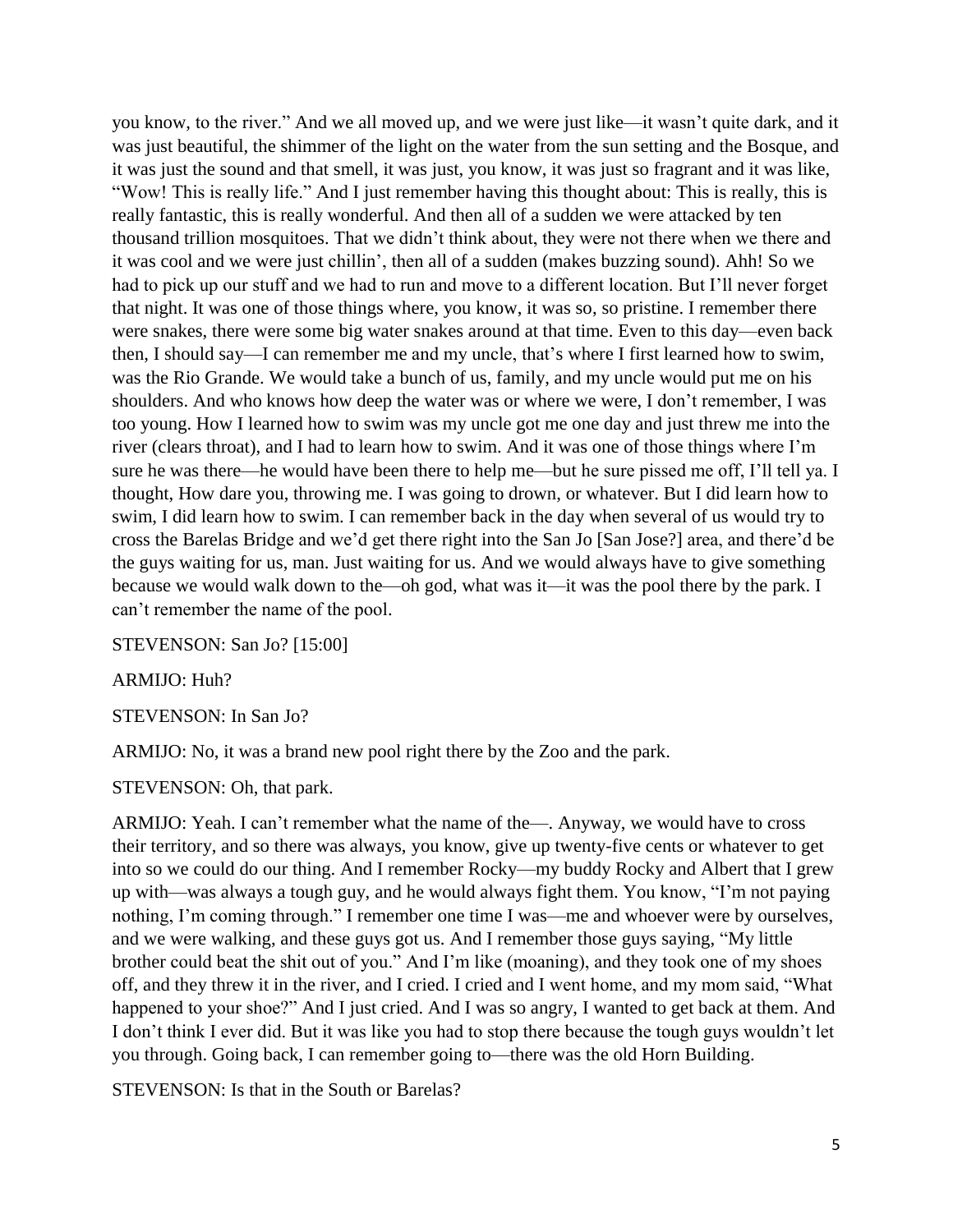ARMIJO: Well it was in Barelas, yeah. (pause) I can—the old Horn Building, I don't know if you recall the old Horn Building? On Isleta. It's—used to be a YDI [Youth Development Inc.] facility, but it's now Los Compadres. That used to be the old Horn Building. And we would walk and, to go to the movie, which was at La Familia Restaurant—

STEVENSON: Los Compadres restaurant right there. Oh, it's Horn Oil.

ARMIJO: Yeah, Horn Oil. Right next to the Tastee Freez.

STEVENSON: Right. Okay, I got it.

ARMIJO: The Horn Oil Building. We would walk there. As a matter of fact, that was that little filling station there, gas station, was where my day would buy—.

STEVENSON: That was Calvin Horn.

ARMIJO: Calvin Horn, exactly, Calvin Horn. God, what is it, white gas. What is white gas? We'd call it white gas. There's a name for it.

STEVENSON: What you put in your Coleman stove.

ARMIJO: Yeah, but anyway, they would sell it there. But I remember when I was a kid, mom and dad would give us some money to go to the movies, which was—we'd pass—excuse me by the Horn Building on the way to what used to be La Familia Restaurant, by McDonald's there. That was a theater. That's where the theater was.

STEVENSON: That's Boyd's?? Market after the theater.

ARMIJO: Yeah. So we would walk, and at the Horn Building we'd stop and look at the clock to see what time it was, to see how, you know, if we were late for the movie we had to hurry or if everything was cool. And we'd take our ten cents and we'd go watch a movie, and I don't remember the movies that were there, but I remember we used to walk and do that. We had so many things—we had go-carts. Not go-carts with engines, go-carts we made and pushed. And we were firefighters, and we'd start fires and then we'd go put them out. We had a place—Carlos Trujillo and Rocky and Albert, and I—. By the way, Rocky and Albert Valdez—Albert Valdez was Commissioner Valdez.

### STEVENSON: Okay.

ARMIJO: And Rocky Valdez is now the department director for facility maintenance for Bernalillo County. Those were my "grow up" buddies. Plus a lot of others, but those were kind of the close guys. And we had a place called the Crow's Nest, and it was Carlos's house, and I remember we would sleep there occasionally, and it was our sanctuary, if you will. So a little club, and it was Carlos, me, Rocky, Albert, the Murphys, god, what was his name. Eddie Murphy?

STEVENSON: He's a comedian. (inaudible)

ARMIJO: I don't know if it was Eddie. Anyway, the Murphys were right close, and they were a large Black family, so we saw—I remember Murphy was always on his bike, and he was always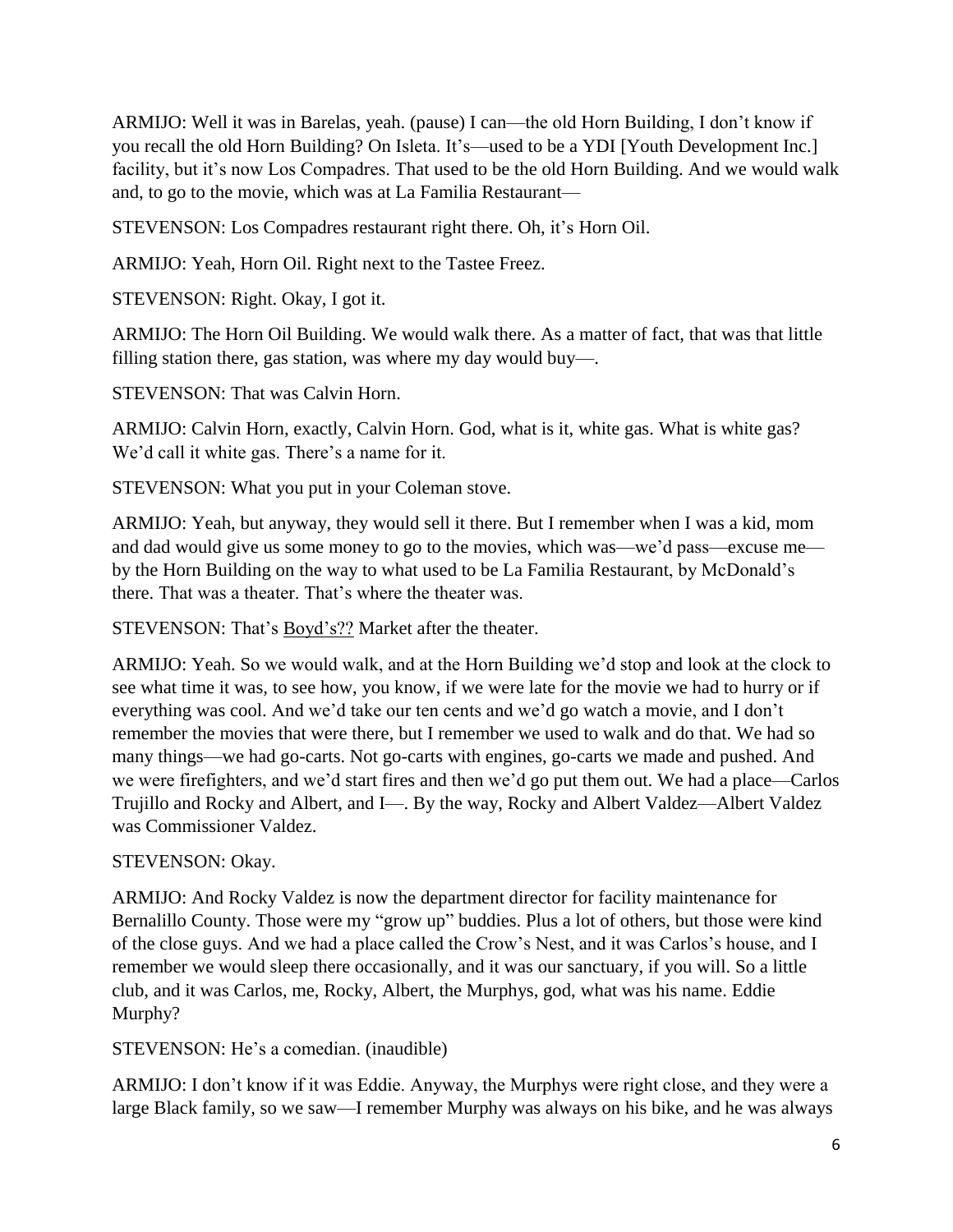with Mr. Tough. Anyway, the Crow's Nest. One night—this is what stands out in my mind—we were going to sleep there, but there was no electricity in our little hut. Well, it was actually—a little *guarditos*?? was what it was. There was no electricity. We were going to sleep there, and there was some kind of repair on the road. And back in the day they had these big black—coal or whatever—

## STEVENSON: Kerosene

ARMIJO: —kerosene with the little flicker that they put up so that you wouldn't hurt yourself, so you wouldn't drive into it. So we lifted about three or four of those so that we would have some light and a little bit of warmth, and I remember going to sleep and everything—we were talking—it was great. Woke up the next morning, we looked at each other, and we were all black. But we were breathing in all of that stuff, we were all black, [20:00] and we were looking at each other and saying, "What happened to you?" We didn't know. "Oh, it's these things that caused it." I mean, we could have died, you know? But it was—that kind of stands out in my mind. My family, oh gosh, my mom and dad—my dad is the Armijos from Socorro— Magdalena. And my mom is Griego, Jenny Griego. And she was part of the land grant people. My mom had more of the Spanish side to her. My dad had more of the Mexican, mestizo Indian.

STEVENSON: So you're not related to the Armijo (inaudible) Armijo school, the whole neighborhood is—.

ARMIJO: Uh, I don't think so, I don't think so. I mean, I grew up there, but you know—.

STEVENSON: This is the Armijo land grant?

ARMIJO: It was actually the, oh god, the one that—the big one on the west side.

STEVENSON: The Atrisco?

ARMIJO: Yeah, the Atrisco Land Grant.

STEVENSON: How'd it get—why's it called, it's called Armijo?

ARMIJO: The area? I don't know. I really don't know.

STEVENSON: Because Armijo school, and there's a sign up right at the bridge that says Armijo Crossing—.

ARMIJO: Yeah. It's the Armijo area. Who it is named after, I have no idea.

STEVENSON: But not you?

ARMIJO: If you do some research, let me know. (laughs) That would be interesting.

STEVENSON: I was just guessing it was you. Before I came, that you were part of that family.

ARMIJO: I mean, I don't know, I really don't know. I know that my dad, like I said, was more Socorro. My great, well my grandfather—he worked in, oh god, it must have been Socorro, with Conrad Hilton, and the Hilton Hotels. And my grandfather was a carpenter, and the story that I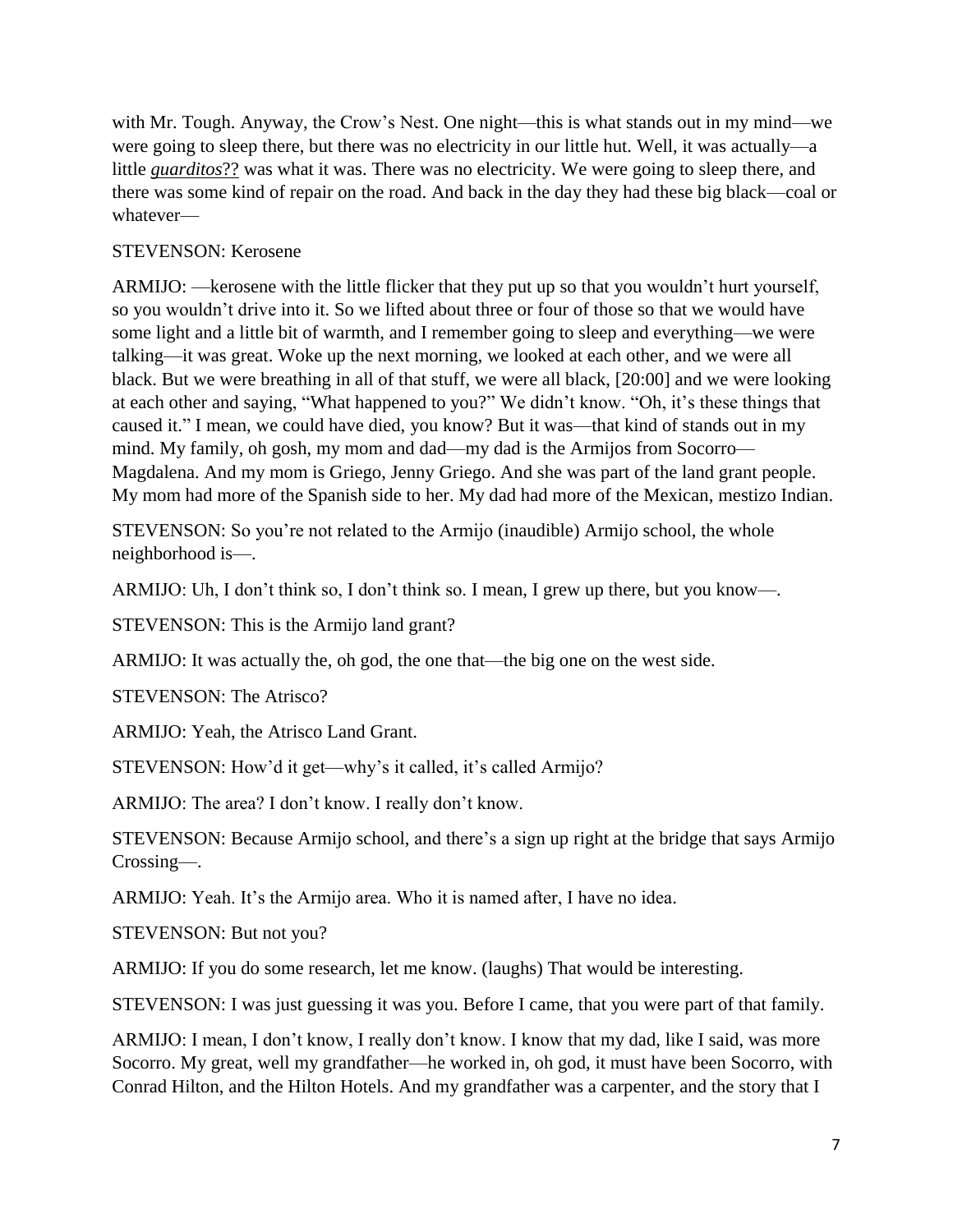got was my grandfather helped put the first roof on the first Hilton Hotel that Conrad Hilton built.

STEVENSON: In San Marcial or here?

ARMIJO: The one here in—

STEVENSON: Downtown

ARMIJO: —either here or Socorro, or, this is back before—

STEVENSON: The first one was in San Marcial, I thought. [*NB*: The first Hilton Hotel was in Albuquerque and is now called Hotel Andaluz. Stevenson may be referring to the Harvey House that once stood in San Marcial, New Mexico.]

ARMIJO: Where's that at?

STEVENSON: South of Socorro

ARMIJO: That's probably the one.

STEVENSON: You know where that Black Mesa sits off to the side?

ARMIJO: Oh yeah. That's probably the one. I would imagine—

STEVENSON: It washed away in a flood in the thirties or forties

ARMIJO: Oh wow

STEVENSON: Whole town

ARMIJO: But I remember them saying that, you know, that my grandfather had done that. And this is before Hilton was Hilton, you know? This was just, Mr. Hilton. And he was kind of a big name at that time, but not that big. Not like now. Not even close (inaudible). So that's kind of the two sides of my family. What else?

STEVENSON: Maybe more about the Hispanic culture aspect of growing up in the Valley and how that influenced your music?

ARMIJO: Well again, it's really difficult to say—.

STEVENSON: How would you describe your (pause)? How do I put this—your experience. How would you describe yourself to me?

ARMIJO: Uh, confused? (Stevenson laughs) Actually, when I was growing up, like I kind of alluded to, there was not really a Hispanic-Black-white breakdown

STEVENSON: For example, did your parents speak Spanish in the home?

ARMIJO: My parents spoke Spanish in the home for a while, but my dad was very acculturated and basically told us that he didn't want us speaking Spanish at home. My mom didn't like that, but my dad said no, and these are kind of his words: "It's a white man's world out there, and you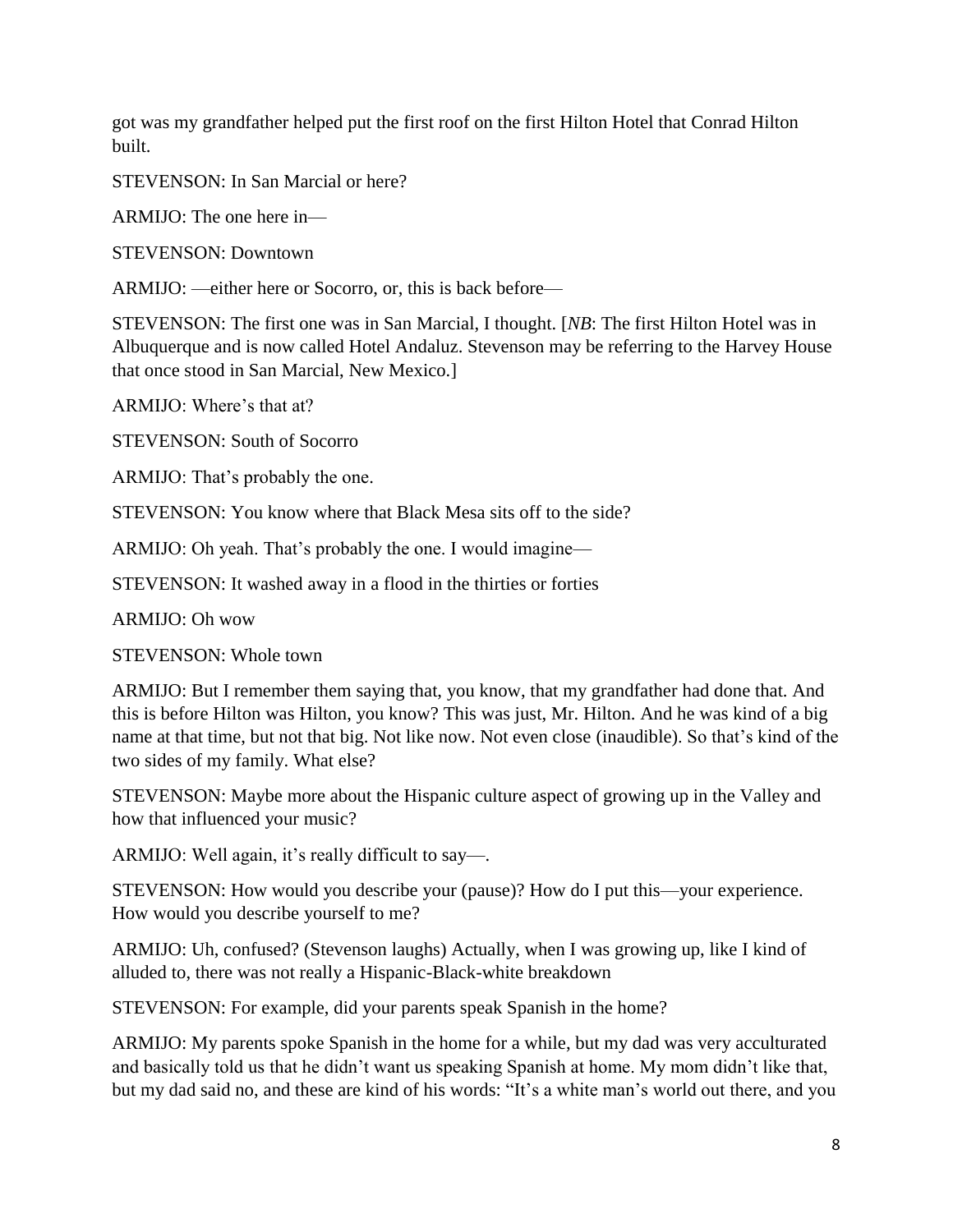need to adapt, to the white man's culture. And I want you to speak fluent—well, good English." I said that good, didn't I? Thanks, Dad. So he kind of held us back from that. My oldest sister—I have five sisters, no brothers. I'm the only boy. My oldest sister, my oldest, second-to-theoldest—the first three of the family, the oldest, they speak relatively well. I'm kind of broken Spanish. My two younger sisters, my second, one right under me—she does okay. The youngest one, very little. Understands—I think we all understand—but as far as to be fluent, I would never say that I'm fluent, you know. And part of that was my dad's perception of the world. When he was rearing us, where he wanted us to be in society, and all that kind of stuff. He was, I said, a musician [25:00] and also was in the 44th Army Band, so he was a National Guardsman until the day he died. He was really involved in that. Back in those days, as far as culture was concerned, I have all my *tios* and *tias*, my aunts and aunties. My Auntie Lala who lives in Foothill and my mom Jenny Griego Armijo—sisters, we were very close with them. My—our home was here, my grandpa's home was here, my uncle's home was here, on Riverside and Nashville in the bigger court, so we really were real close to our grandparents and our uncles and aunts. But as far as anything culturally related, my dad talking about the culture, Hispanic, and saying this that—it was always a non-issue, if you will. How I have learned more is through my Auntie Lala, my mom's sister. And actually I've taken a recorder and asked her questions about my great, my great-great-great-great-grandfather was—she says I remember your grandfather telling me that they would sit at the kitchen table, and he was an Apache, and he had the, he'd wear the scarf and whatever. So I learned some stuff about that, and I'm learning a little here and there, but uh—

STEVENSON: Religious-wise, did you go to Saint Anne's [Catholic Church], or?

### ARMIJO: Saint Anne's, yeah

STEVENSON: And were there any kind of holidays, special events, that family—

ARMIJO: Well, you know, one of the things that—yeah. Alcohol was a big, big part of me growing up. My dad would have been considered an alcoholic. My sisters say mom was too, and I think she was more borderline. There was a lot of drinking went on. Trips to El Paso, to Juarez to get big 'ole gallons of rum, gallons of rum. Parties at the house. There was—our family (pause) my father was very, very strong-willed, and being a Master Serg—First Sergeant Major in the National Guard—you can kind of know where he was at. He would become violent at times. Spanking—and again, this is back in the day; you never know if, when you're a kid you're thinking, Well, everybody's like this. You don't know. Spanking in the day would be with a belt. And wouldn't be a couple, it'd be until you were severely punished. Throwing a boot or a shoe at someone's head was not uncommon with my dad, especially if he was watching fights, and you were making noise. Mom was always—she was kind of the saint of the family, kind of the glue that held everything together. They were pretty much party animals, and um—

STEVENSON: So there was a lot of people coming over?

ARMIJO: Lot of people coming over. We lived right next to the Castillos—Victor Castillo, Victor's Pharmacy. Actually his father, Victor, his father and mother are my godparents. And I'm their godchild. And she has since passed, but my Nino is still alive and kicking. Still tough.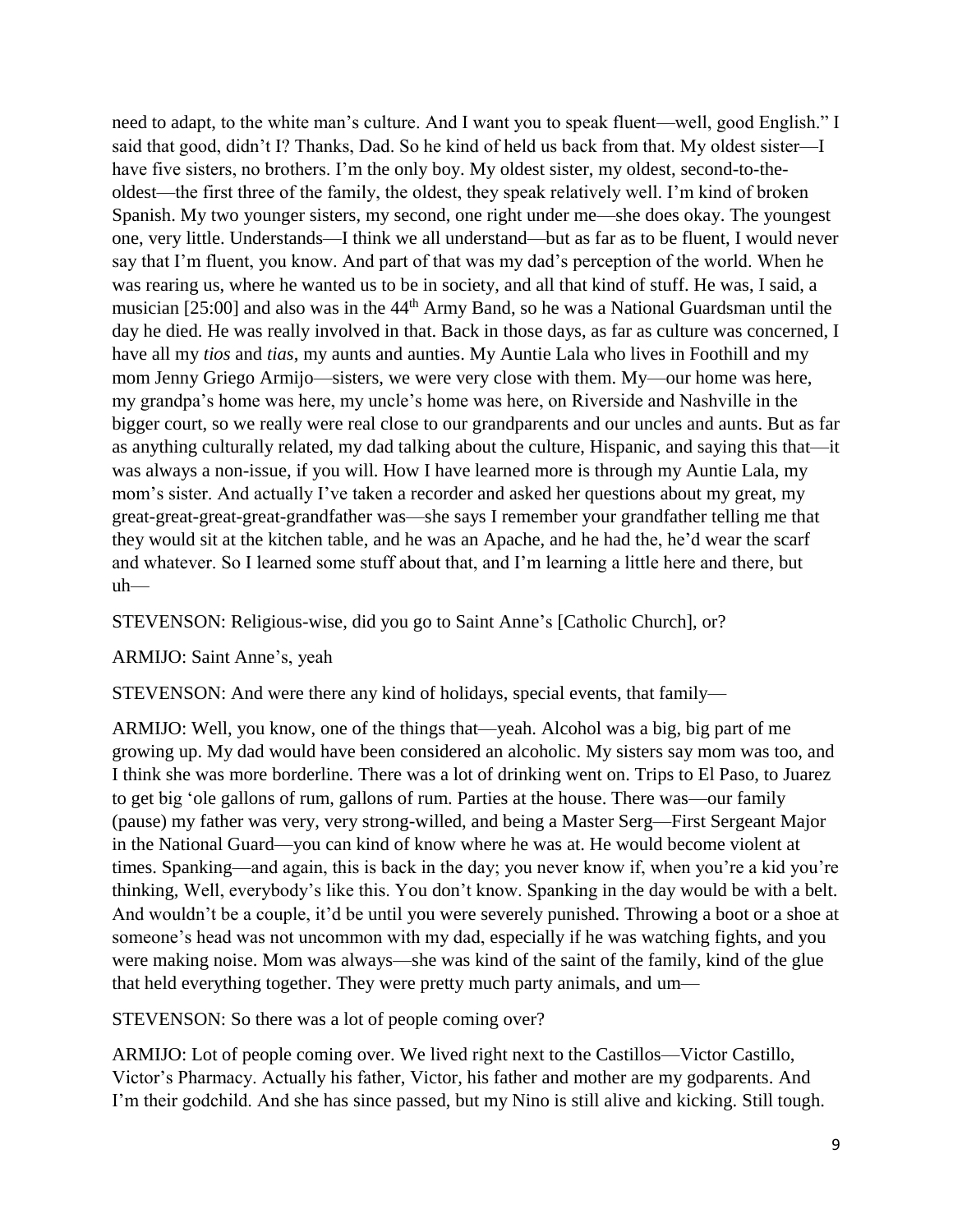There would be parties there, there would be parties at our house. Don Lesman—he lived in Old Town, really, really nice house. There would be parties there. Alcohol was always a factor. And I saw a lot of what alcohol did to people, and I (pause) resented it, I guess? Even though when I was young—early, 18, 23—I did my fair share of drinking, I, for whatever reason—well, not for whatever reason—*because* I think of my orientation to what it does and—I've never really been a big drinker. People come over and sometimes you want a beer, and I don't have a beer. You know? If I drink, I'm going to drink some Crown Royal, you know, have me a couple drinks of Crown Royal, and that about does me. When I play, I really don't drink. Occasionally, I might have a Crown here and there, but I don't do it at home. I have not done it with my two sons. My sons are thirty and twenty-two, right now. Both have families. [30:00] I don't serve alcohol to them. If they want to bring a beer over, six pack, whatever, that's fine with me, it's not a big deal. But we don't do like my family did, we don't party hardy. I was also—you change that?

#### STEVENSON: (inaudible)

#### [no sound from 30:17 to 30:20]

ARMIJO: —and, you know, trying to prevent young people, old people from getting into situations that were harmful to them. And I became—I mentioned I was in Salt Lake City for twelve years, left in seventy-nine, came back in nineteen ninety-one, November 1991, and started working for Youth Development Incorporated, who was my employers way back in the day, 74 to 79, five years before I left. And my background is varied. I have a—I was a clinician in Salt Lake County mental health, working with the childcare unit. Worked with adult schizophrenics in county mental, Salt Lake County mental health, a program. I have a degree from the University of Utah. You know, graduated old Armijo, not newer, old Armijo, Ernie Pyle, Rio Grande. Started the university here when I was twenty-seven. It took me forever because all my friends said, "You barely made it through Rio, man. How can you—you're stupid, you can't whatever, whatever." And I remember I took three classes: sociology, psychology, and philosophy. And I made a C in every one of them. That was like an A to me. I thought, Hey, I can do this. The philosophy (makes swooshing sound). That was another thing from where I was at. But anyway, it's like the alcohol and being a preventionist and knowing all that stuff, I became actively involved in the DWI Planning Council for Albuquerque, Bernalillo County in nineteen ninety-two. And also the Albuquerque Partnership, which works with communities to rid negative factors. I'm sure you know where Villalobos [Rescue Center], right across the street there used to be a bar there. From Los Comprades, next to the Dairy Queen. Matter of fact, we used to play there.

#### STEVENSON: The Music Box

ARMIJO: Mm-hm. It used to be Don Lesman's Music Box. He used to own that, and we used to play there way, way, way back in the day. But there was a lot of negative stuff, and we helped shut that down. I was in the DWI Planning Council for three years, and then my last few years I was chair of that, and we were—it was about 3.2 million dollars that we were obligated to put out into the community; roadblocks, you know, those kinds of things. And I was always fighting for prevention: "Let's educate our kids, let's talk about it. Let's do all of that stuff." So my point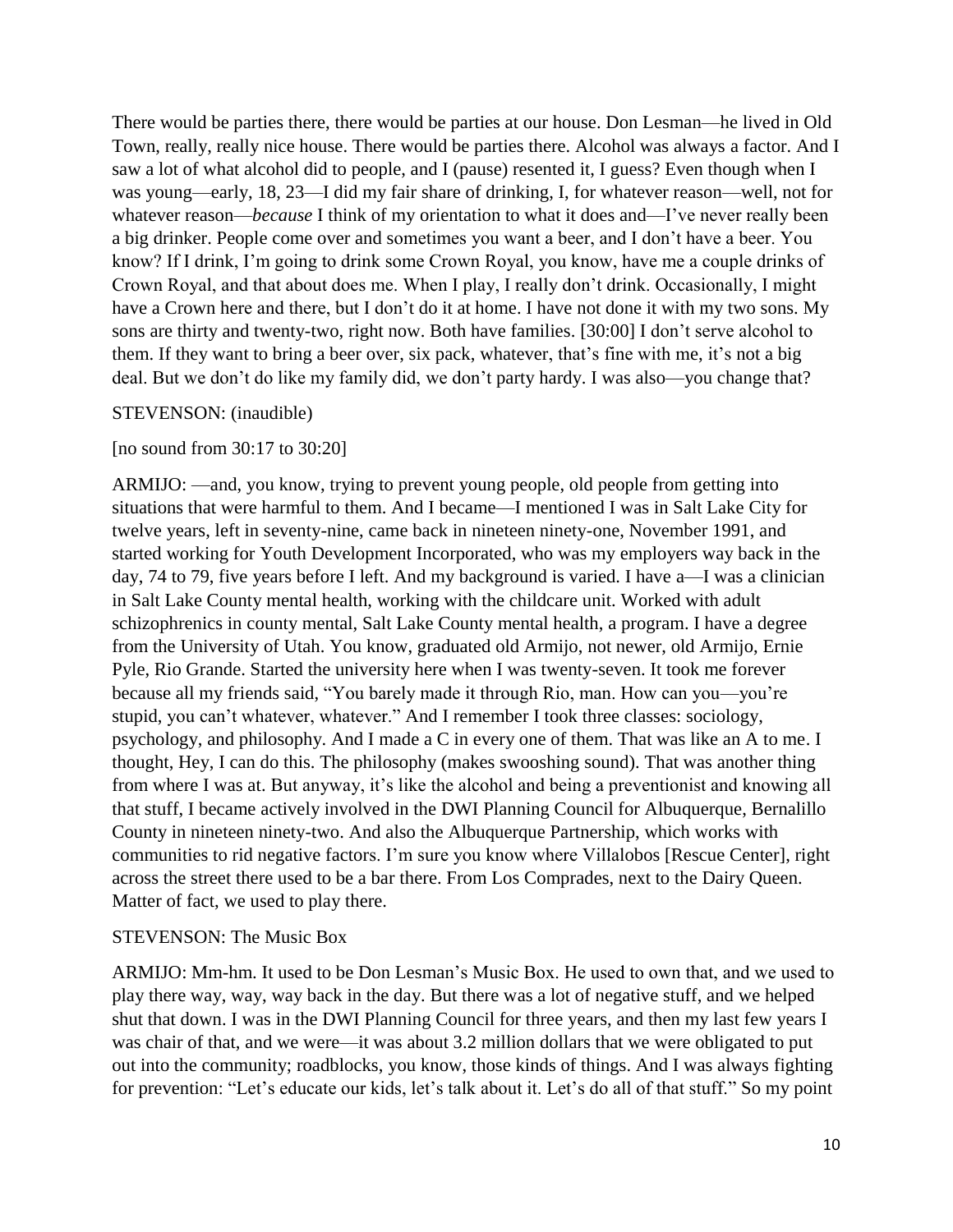is is that I grew up with a lot of alcohol and a lot of violent situations—not only in home but that I could see, and I've always tried to do something about that. And I tried to dissuade and tell my fellow peers, "You don't always need alcohol to have a good time. Look what it's done to our *raza*, you know. Look at the negative stuff." And I'm not even getting into the other types of abuses that have gone on. You know that people are starting to come up at this point and time. The sexual abuse and all those kinds of things. But it's really important to me that we be as balanced as we can, and that we be role models to the young people coming up. So alcohol was very negative.

STEVENSON: Some questions about—you went away for twelve years, and you were living in—.

ARMIJO: Salt Lake City

STEVENSON: No, you were living in the South Valley before that—

## ARMIJO: Oh right

STEVENSON: And you come back to the South Valley. Talk about the changes. The South Valley you're living in today isn't quite the same as the one you grew up in. How would you—. Tell me about what you think has changed it.

ARMIJO: Well obviously there's more gang activity. There's more gunshots at night. When I left, there wasn't gunshots—that I recall. When I came back, there's gunshots. I don't think honestly I think that that goes throughout Albuquerque, Bernalillo County, Valencia County, whatever. I think the negative factor's there. But there was a little bit more of that. It's a little more scary to walk the streets, I think, at night because of people that I see around. I mean, on Nashville I know there's some gang bangers that live right there—I see them.

STEVENSON: Which side of Nashville?

ARMIJO: It would be on the south side of Nashville.

STEVENSON: I'm talking about, between La Vega and Riverside.

ARMIJO: Uh—.

STEVENSON: There was some serious gang banging going on [35:00] on the other side of Isleta.

ARMIJO: Yeah. I don't—well you know, I think that there's—

STEVENSON: I'm just checking. I like to keep up with that too.

ARMIJO: Right on Nashville—here's Riverside—right on Nashville, it's like the second or third. It's a nice house. But you see guys out there, and there's not like one or two, there's between five and ten. And every time you pass, they're like, you know, they're checking you out, kind of mad-dogging you. And I can't say it for a fact that they're gang bangers, but they sure as hell, you know, 28 years in social services, they sure look it to me. I spent eight years in residential (a woman giggles in the background) in the state of Utah with corrections, with kids,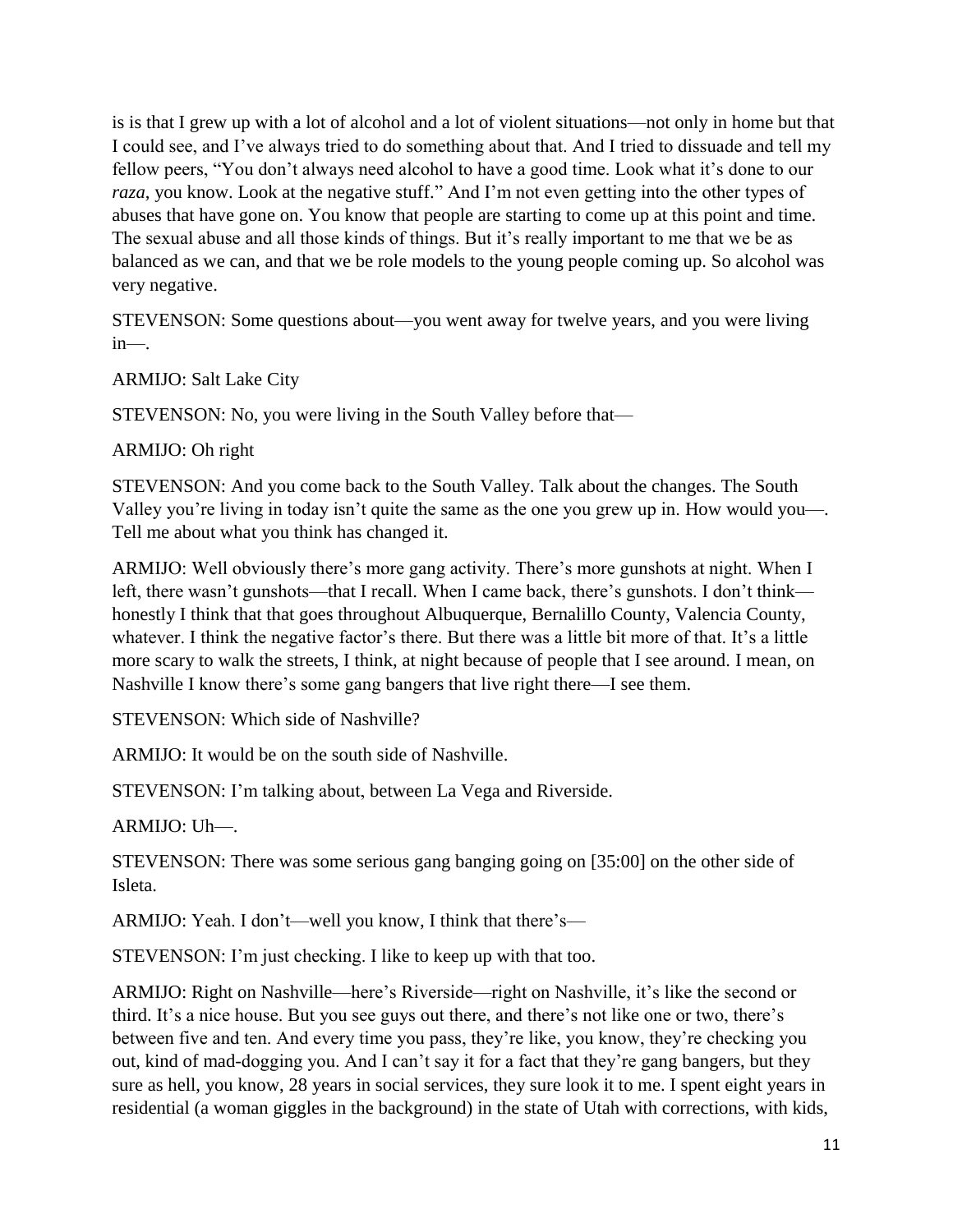hardcore, and I think I know what I'm talking about. But uh, so that was a negative factor. My son—I was playing up at Our Place [??], and I came home one night, and this was probably in nineteen ninety-six, yeah about ninety-six, and the lights were on at home, and it was like 1:45, and I thought, "Why are the lights on?" And my son, my oldest son Rome—who was 20 something at the time—had gotten into an argument with his girlfriend, and he walked down Riverside, on Nashville, and some guys jumped him, and they broke a beer bottle over his head, and gave him some stitches. So that was a very unpleasant experience to me, and it always made me think, Gee, should you have moved back to this area? And I said, "Hey," you know, to myself, "things are going to happen, they're going to happen." Number one, he should have made a better decision than to go walking at twelve o'clock at night. I don't care where you are—chill out, talk, whatever. Take a drive. But, he did what he did. So that was a real negative kind of thing for me. In regards to the people, the *gente*, everyone's kind of the same. I don't see a real big difference.

STEVENSON: For example, the Music Box is a good example. You played it—I actually even played that bar twenty-five years ago or so. And it was fine, but then by the time you were closing it down it had completely evolved, and there were lots of shootings. There would be a lot of killings there—

## ARMIJO: Right

STEVENSON: —knifings, constant fights, and it had changed because it wasn't like that when I played there.

### ARMIJO: Exactly

STEVENSON: It was kind of a neighborhood bar.

ARMIJO: Yeah, it was a happening place, it was a happening place. I remember—

STEVENSON: So I'm kind of wondering what changed, why did it change from being a neighborhood to a place where you're afraid to walk down the streets?

ARMIJO: Well you know, I really don't have an answer for that. I can guess. And I think that part of the Don Lesmans of the world, part of the J. J. Armijos, my dads of the world who cared—. Don Lesman cared about what—it was Don Lesman's Music Box. He cared about how he ran that, his business. And when he sold that, whomever it was. God, Cecil was the guy's name?

STEVENSON: When I played there it was Phil's Music Box.

## ARMIJO: Phil's?

STEVENSON: I don't remember who Phil was.

ARMIJO: I don't remember either. But it's like, I think the mentality for the business man back then was to make money but run a good establishment, and I think as the years progressed it's like: make money, make money, make money, and not think too much about clientele and establishment. Hell, I can't, I can't ever remember a bodyguard being at the Music Box. And I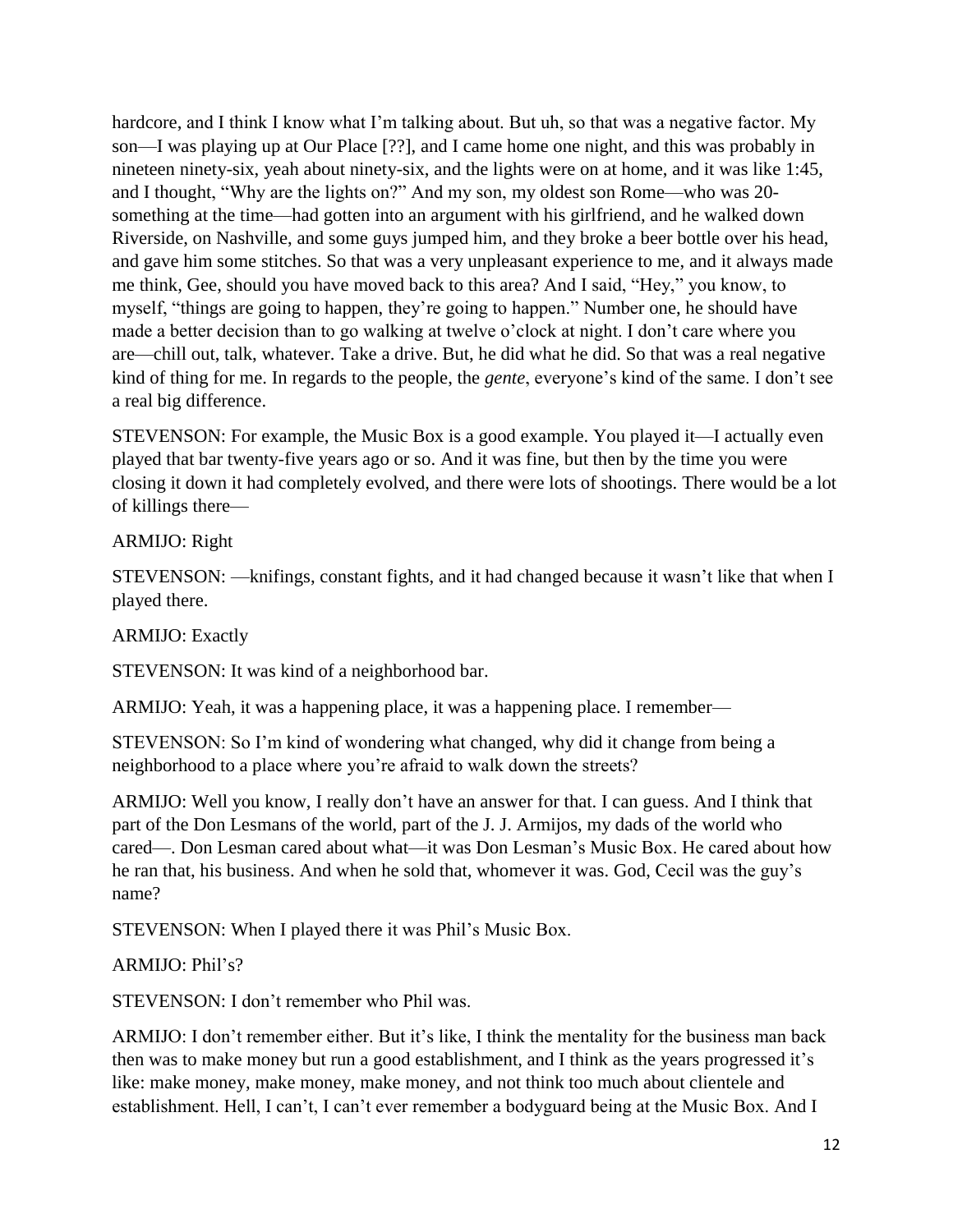remember close to when it was getting ready to be shut down they had to have security guards, and it's just like—oh the one up on the mesa.

#### STEVENSON: Me Gusto?

ARMIJO: Me Gusto and the DI? The DI Lounge, you know? I mean, that was a drug haven. And they had to have security guards. So I think the population has changed. I know there's—I don't feel this as much as a lot of my friends do, but they really feel like the Mexican people are just kind of taking over the South Valley. Coming from Mexico—. I had a very interesting conversation with someone just last week. And what I was saying was, I was saying, "Well, you know, at least in my mind the people from Mexico are coming over, but they're hard workers, and they have a good work ethic. And they're willing to do this and that and the other." And this guy says—and he lives with a Mexican woman. "No," he says. "They're way different. A lot of the young ones," he says. It's like—. My perception was blown away, because I was just in a different world. He says, "No, they're coming here now expecting—you need to give me this, you need to put me, I need to get on welfare, I need to get on this—." It's a whole different mentality, there's a paradigm shift, I guess, in regards to the way I used to think that the Mexican people were and the way this gentleman is telling me that this is how they are. [40:00] And I said, "You think this is a microcosm? Or is he talking across the board here? Or what are you— ?" He said, "No, I think a lot, a lot of them are." My wife is Caucasian, and I met her in Salt Lake City, and she's always loved the South Valley. She just loves the friendliness and just the way it's always been, but she's made comments also. She says, "Man, the Mexican people are just like taking over. You go to Price-Rite—." And she says, "My god." And it's like—. And I said, "Well what? Where do you expect them to go? Isn't this the land of opportunity? Are we going to—?" So we get into these kinds of debates, she and I. And she's a lot less—she's more open than some of my friends are. My friends, "Ah, send them back, man, sum' bitches. Get them asses back there. This is our—this state belongs to us, it's not them." And all that kind of stuff. So it's really—I remember when I was with YDI we went to D.C., and there was a Hispanic leadership conference there, and we were with people from all of the United States, and we got into some squabbles with some of the Latinos from New York. Because they were saying, "You guys don't even let us into your state, New Mexico." And it's like, "You, you this." And we go, "Whoa, whoa, whoa, wait a minute. What do you mean, what do you mean 'you'? It's not me. You're generalizing, number one. And what is this specifically that you're talking about?" But I started thinking—and of course we had a facilitator and stuff—but I started thinking, We've got Latinos, we have Hispanics, which the federal government gave us the name. We have Chicanos, you know, there's so many. That's why when you said, "Who are you?" I said, "I'm confused." And really, it's how I have evolved has been actually, I think, more in line with the white culture, if you will, more than the Chicano culture because of my orientation to life through my dad specifically. So he kind of geared me towards that. It's been a real potpourri of experiences in regards to that. Do you know Chuy Martinez?

#### STEVENSON: Mm-hm

ARMIJO: We had a, through the Albuquerque Partnership, through Mark Sestanegas?? And, oh, the people from D.C., the drug people, drug money. Not drug money—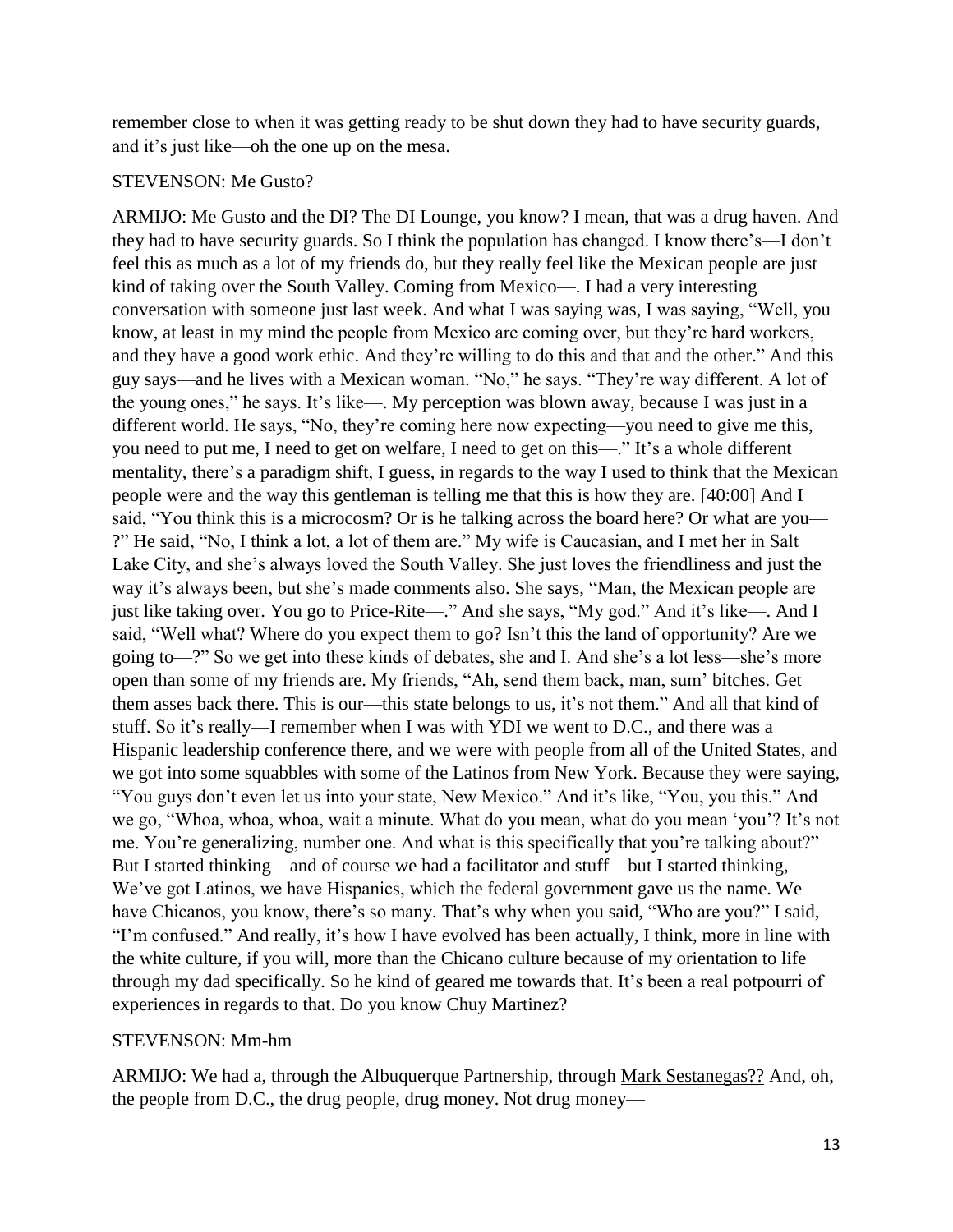#### STEVENSON: DEA [Drug Enforcement Administration]?

ARMIJO: Yeah, uh. It was a federal, federal—. They wanted to set up a thing here in Albuquerque, and we did it at Barelas Community Center, talking about the Chicanismo and all of the cultural things and how we related or didn't relate and who were we, and I said, "I want to go, man." I'm confused. I'm a little bit this—it's like that song: "I'm a little bit country, I'm a little bit rock 'n' roll." It's like, Who the hell am I? But I remember very clearly—and that was the first time that I met Chuy, this was back probably about ninety-two. We talked about it, and we talked about alcohol and how it's always a factor in everything we did and why was it? And we talked abuse, and we said, "Well, who are we? What am I? Am I a Chicano? Am I Hispanic? Am I Latino? What is this all about?" I can't relate to being categorized Latino because that, the Latin countries is to me where "Latino" comes from. I'm more—the federal government, I'm sure you're well aware of, couldn't find a term for us so they started calling us Hispanic. Which is, you know, that's okay with me now. It wasn't before, but it's okay now. But the Chicanismo, you know, being the Chicano—you talk to people like I talk to my aunt, Auntie Lala, and she's seventy-something. And I said the Chicanos, and right away she thinks it's like, the Chicanos, those are like, you know, those are the problem. The problem—Spanish people of the world. The Chicanos—in her mind, the interpretation, and maybe it's because of back in the day when Huerta was around and Cesar Chavez, and the Chicanos, she saw that as being negative because they were striking and people were getting hurt and stuff. And in her mind, my god, why are they doing that? She didn't see the big picture of helping people and not being exposed to chemicals and everything that Cesar Chavez was. So it's interesting, like I said, the potpourri of perceptions that we have. And the South Valley, in my mind, has changed (pause) but not that significantly in regards to [45:00] why I still want to live here and that is is that—this morning I went to get the paper at 6:15 a.m., and I'm in my robe and it was cold, but you know what, man, I smell fresh air. I didn't smell pollution like I did in Salt Lake City. You take a breath, and you can taste that pollution. There's no pollution. I heard a (makes a cawing sound) the crows going, you know, to the Bosque. Right at that point there was not any cars on Riverside. The wind was blowing, it was cold, and I looked, it was still a little chilly, but that's what I love about South Valley. I could not live in the Heights, I couldn't. I'm just not there. I am not there. My wife's the same way. And she grew up in Salt Lake City, oh gosh, it's the eastern part right by the mountain. It's a little, I wouldn't, little more pricey homes—her dad was modest, you know, he was a baker. And he worked really, really hard, but he was smart and he bought a nice home in a nice location, and it was beautiful. She grew up with green and the mountains there and big old pine trees and stuff, and then she had to come to Albuquerque and see the semi-arid desert region. But anyway, she loves Albuquerque, and she, like me, says "I couldn't do it—all the traffic up in the Heights." You know, it's like, I was talking to somebody the other day, and they said, "Oh, it's on Eubank." And I said, "I don't go to Eubank." They said, "It's on Eubank and San Mateo or something." I said, "I don't go to Eubank unless I absolutely have to go." There's no reason for me to do that. I don't want to do it. You know, I don't want to do it.

STEVENSON: I have to go up to Juan Tabo later. [??] (both laugh)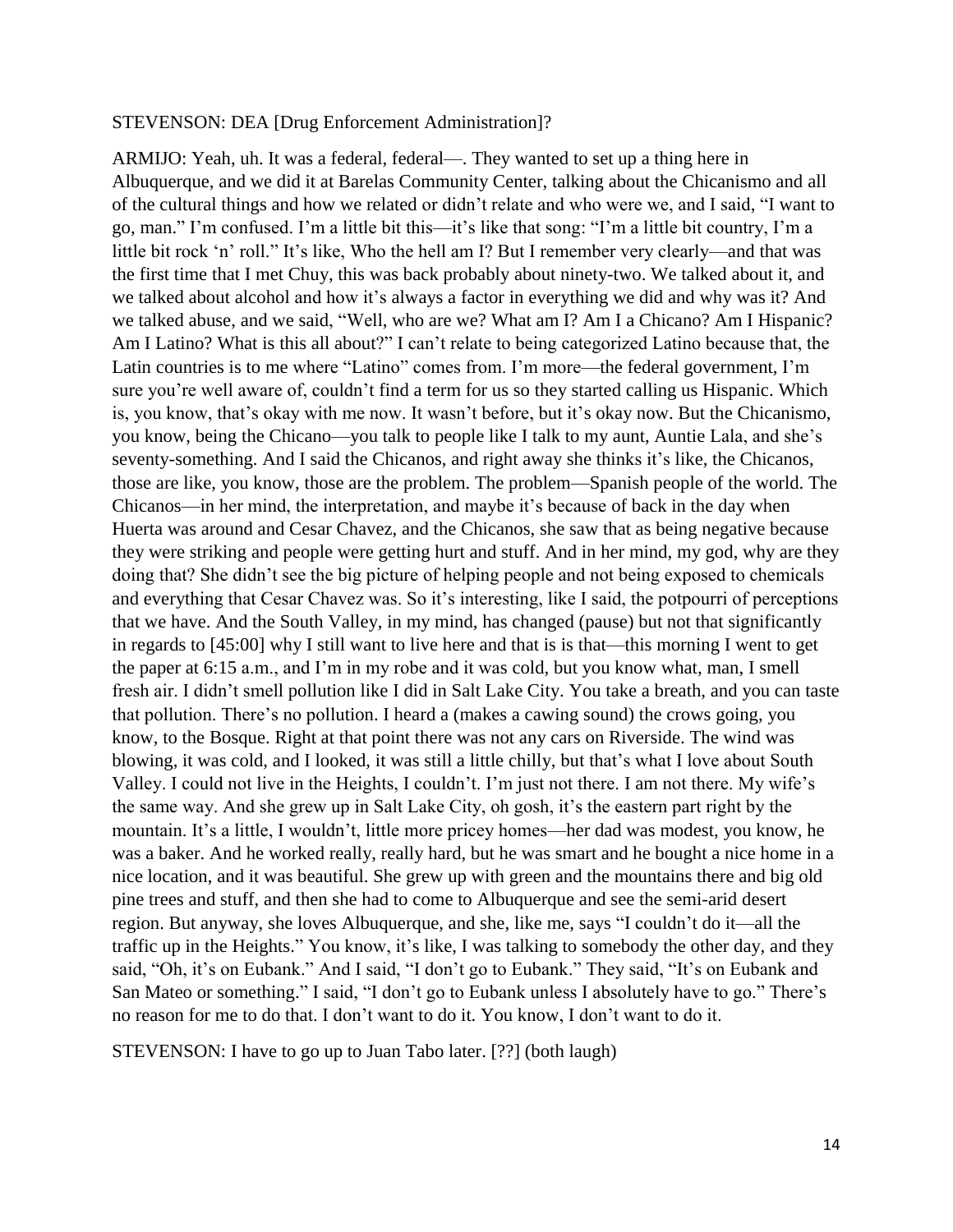ARMIJO: If I have to go, if I have a meeting or you know whatever, if I have to do something I'll do it. But if they say, "Well you know what, there's a really neat store up on Juan Tabo." And I say, "Well it can stay really neat, man. I'm going to stay with my stores here in the—."

STEVENSON: Joseph was interesting, he was talking to me, and he said he went to Del Norte High. But they didn't consider themselves to be the Heights. They refused to admit they lived in the Heights. They called themselves the Upper Valley. (both laugh) I can kind of relate to that. (laughs)

ARMIJO: That reminded me of, you know, for whatever reason popped into my mind. Remember the old A and W, on Central?

STEVENSON: Mm-hm.

ARMIJO: That reminded me of, when you said "Del Norte" I thought of the, oh gosh, it's already been a long week for me. Um—. (pause)

STEVENSON: It's only Tuesday

ARMIJO: But there were the Stompers, the Stompers, the Stompers. Do you remember the term "The Stompers"?

STEVENSON: Cowboys, yeah.

ARMIJO: The cowboys? Stompers? That's what we used to call them?

STEVENSON: We just called them "Stomps."

ARMIJO: Well, the Stompers from whatever school would meet us at the A and W, and that's who we would throw down. And I remember one (laughs) Candido Baca, gosh. I don't know why that name came to me, but. And he was like tough little, you know, meaty guy, man. And we were there, and they came and Candido got out of the car, and these other guys got out of the car, and we're all standing there. And this guy, I remember hit Candido one time, Candido went (makes a low whistling sound), and I remember he hit his head on the bumper of the car, boom! And we're going, "Whoa!" And we're saying, like, "Hey, get up!" And these guys are like, you know. And all of a sudden (makes whining sound) we hear sirens coming, the old sirens. We hear sirens coming, so we all got in our vehicles. Well, not in our vehicles, we all got in to the one or two vehicles that we had and piled in. And I remember Jack, who's our sax player, Jack Ayala, who lives in Adobe Acres now but grew up right there on La Vega, by Roscoe's Drugstore right there, the Ayalas. Anyway, we were taking off, and we stopped and the cops were coming, and Jack took off running. And I remember, I literally saw him jump that fence at the country club. That, whatever is it, eight foot fence? And I remember (makes blasting off sound) he jumped it. I remember he jumped it, I went, "Whoa!" And I remember so many, so many times where the sheriff's deputies were, for whatever reason, chasing us. I don't know why. There was nothing ever that we did, that was really, really bad, other than maybe getting in fights. Dansette?? Do you remember Dansette? Do you remember Sidro Garcia? The Sneakers?

STEVENSON: Yeah, I know who The Sneakers are.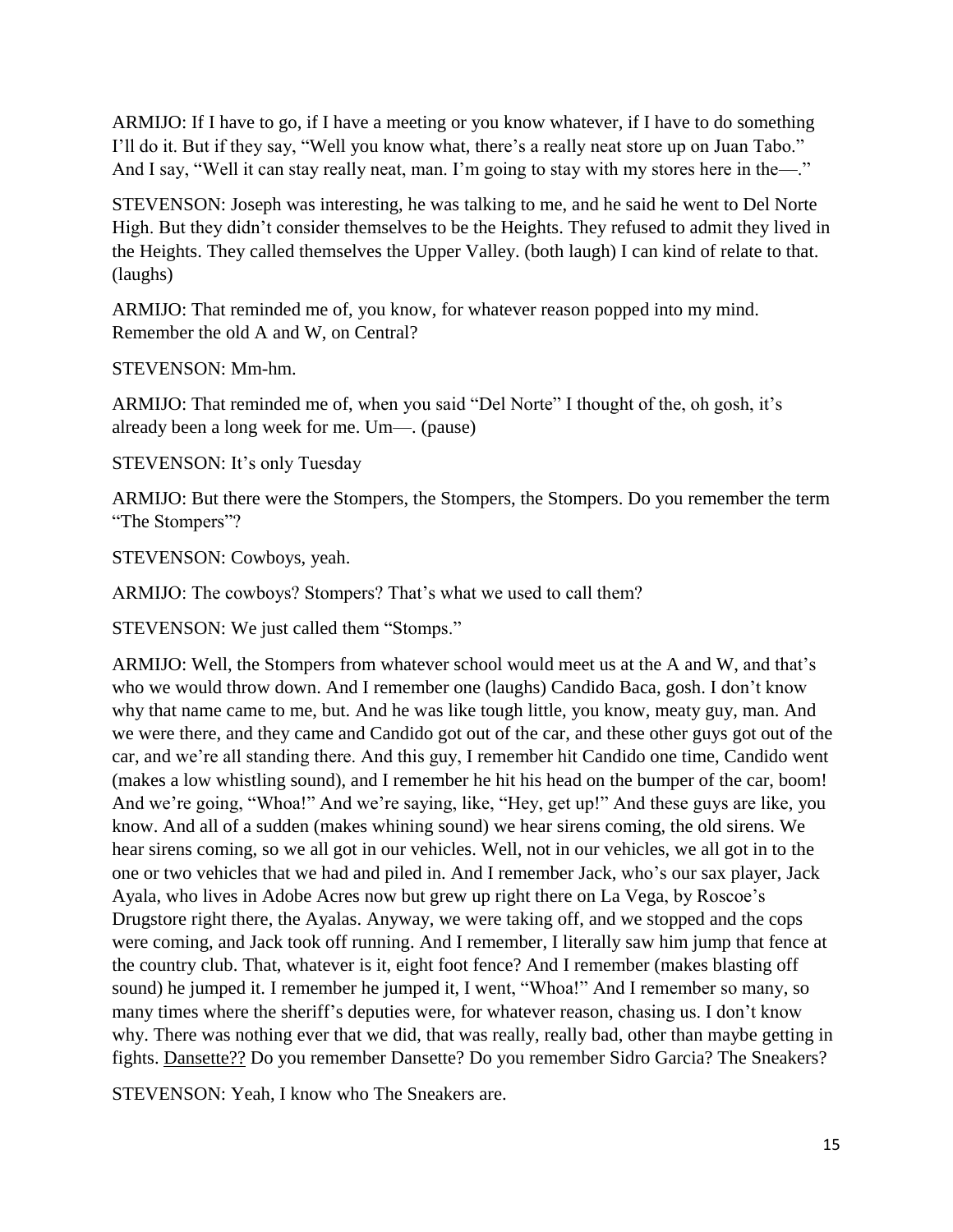ARMIJO: They used to play Dansette, and I remember we used to go to Dansette, and we used to have—we used to try to sneak in quarts of beer. In our jackets. Tom Barsanti—remember Tom Barsanti? Tom Barsanti had a band (pause) oh gosh. I wonder if that's the same Tom that had that Grammy. That he had an Indian?

STEVENSON: Oh, Tom Bee?

ARMIJO: I wonder if that's Tommy Barsanti. I just snapped out. But anyway, [50:00] back in the day he had a band, and we had a band, Thee Chekkers, and we played a lot. But there was Dansette, Sidro Garcia played—. Sidro Garcia, there was a group that after Thee Chekkers I became involved with, but the name was The Czars, C-Z-A-R-S. The Czars (people chattering in the background)—through Sidro Garcia, who was playing Lake Tahoe, Vegas, and all that stuff. It was Sidro Garcia before it was, yeah, *mala*. [*NB*: "Mala" could also be a band name??]

STEVENSON: Was Sidro from El Paso?

ARMIJO: No. Mountainair

STEVENSON: Because I remember him playing El Paso several times.

ARMIJO: He probably did. He went to the U of A. He graduated from the University of Albuquerque. But Sidro basically opened the doors for a lot of groups because The Czars went to Lake Tahoe, and I was with The Czars, and we backed up this guy named Jim Burgett, and he was kind of a local Lake Tahoe kind of talent, and we played at Harrah's in Lake Tahoe, and then we came back to Burque, and that's when we were playing Leo's La Roque??.

STEVENSON: (laughing) I haven't thought of that in a long time!

ARMIJO: And we changed our name to The Spinning Wheel. So from The Czars we became The Spinning Wheel.

STEVENSON: I remember seeing your name up on the marquis.

ARMIJO: Yep.

STEVENSON: La Roque

ARMIJO: And then I went back to Lake Tahoe, and I left The Spinning Wheel, and I became involved with Sloopy and the Red Baron, a show group. And I was with them, gosh, for three years? And we did it all. Across the United States, Hawaii, Canada.

STEVENSON: Was that Snoopy or Sloopy?

ARMIJO: Sloopy

STEVENSON: That's what I thought. Like "Hang on"

ARMIJO: Yeah, Sloopy and the Red Barons. She was a little petite show girl. She was a hell of a dancer, very good comedienne. Singer, okay. We kind of picked up the slack for that. But she was just a real show girl. And we had, you know, the usual show stuff that we did. We played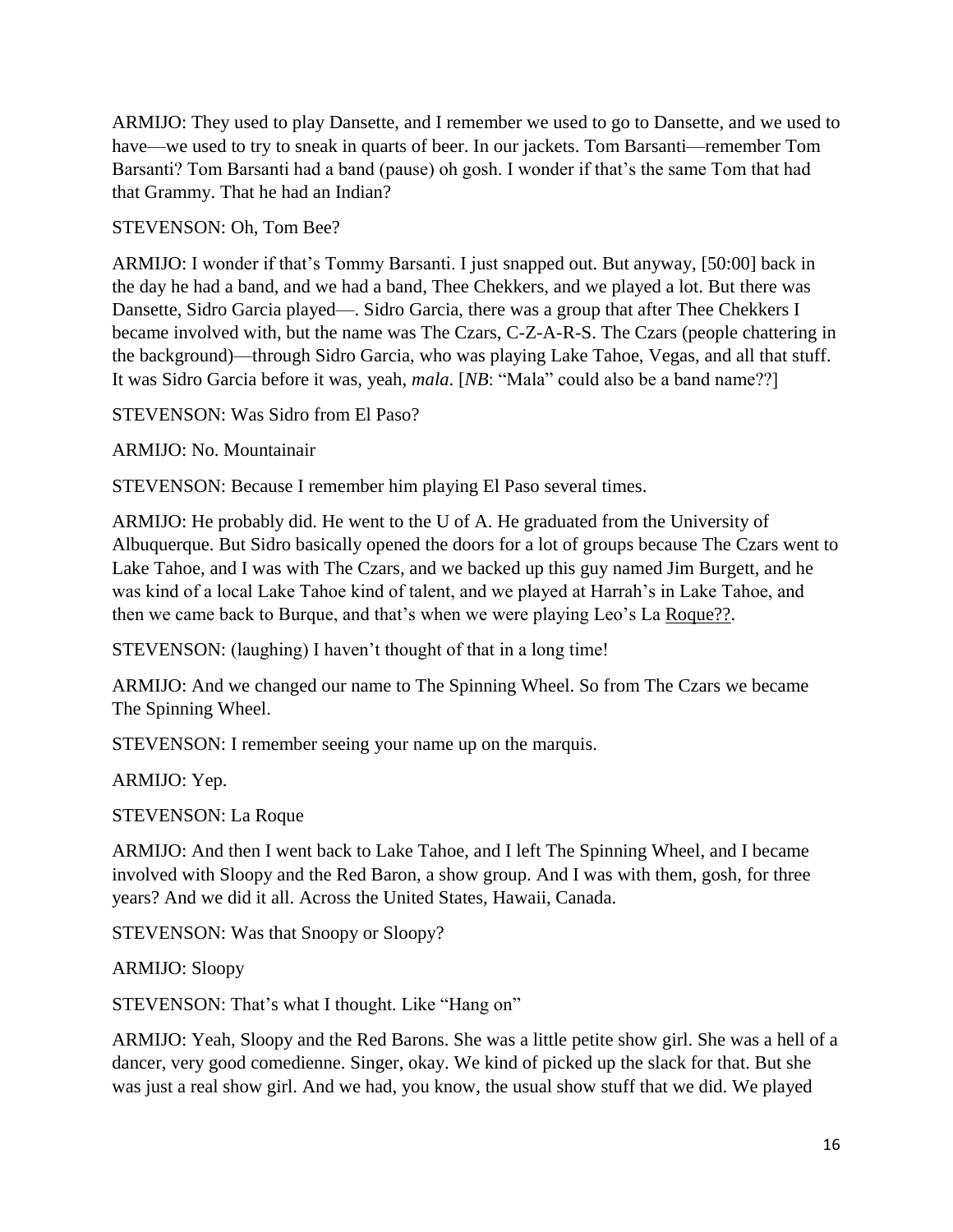here in Albuquerque, at the Sundowner—this is back when it was, you know, it was a nice place, the Sundowner Lounge. How we would do it, is we'd come in and you'd do your first (vocalizes) ba-da, ba-da, ba-da, you know, first set, and then you'd go and you'd change, and POOM the lights would come on and, (vocalizes) pop-pop-pa! you know, you do your show stuff. But we did that, and then my dad was sick. In seventy-three I came off the road, and then he passed away, a fifth heart attack. But that's when I quit the road and came to Albuquerque, and said, "I need to get a real job." So I did my Fuller Brush, and—.

STEVENSON: You went to UNM?

ARMIJO: Actually no. I was twenty-seven when I went to UNM. So seventy-three—I got married in seventy, and I was twenty-three. (pause) It was a year after—. Maybe I was twentyeight when I started UNM. Maybe—

STEVENSON: Your Fuller Brush, huh—.

ARMIJO: Yeah, I did my Fuller Brush thing, man.

STEVENSON: In the seventies?

ARMIJO: Yep

STEVENSON: Did you know a guy named Clark Hanlon?

ARMIJO: Oh boy, I—.

STEVENSON: My wife's uncle—he was a Fuller Brush salesman in Albuquerque in the seventies. (laughs) I don't know.

ARMIJO: Oh really? Did the Fuller Brush, did the Rainbow Vacuum cleaner thing, did my stint in selling Rainbow Vacuum cleaners. Then with a letter of reference from Al Hurricane, Al Sanchez, because we did a lot of stuff with Al—.

STEVENSON: (inaudible)

ARMIJO: Actually, we were in the National Guard with Al; me and Jack, and all the guys. In the Air National Guard, and Morrie, Tiny Morrie. And brother Gaby—all three of them. And uh, Al used to like, back in the day, they'd have—remember the Palladium???

STEVENSON: Mm-hmm.

ARMIJO: On Central? He'd have dances there so, it would be like Al Hurricane and Thee Chekkers. Kind of a double bill. And then Al Hurricane would bring people in like Fats Domino and Little Richard. I remember Bennie, Bennie Sanchez, the brains behind Al Hurricane, mom.

STEVENSON: I interviewed her about ten years ago. Wonderful lady

ARMIJO: She's, she's such a lady. She got me backstage in nineteen sixty-five when I met James Brown, or sixty-two, I don't remember which. Sixty-two. I mean, that was, James Brown was—still.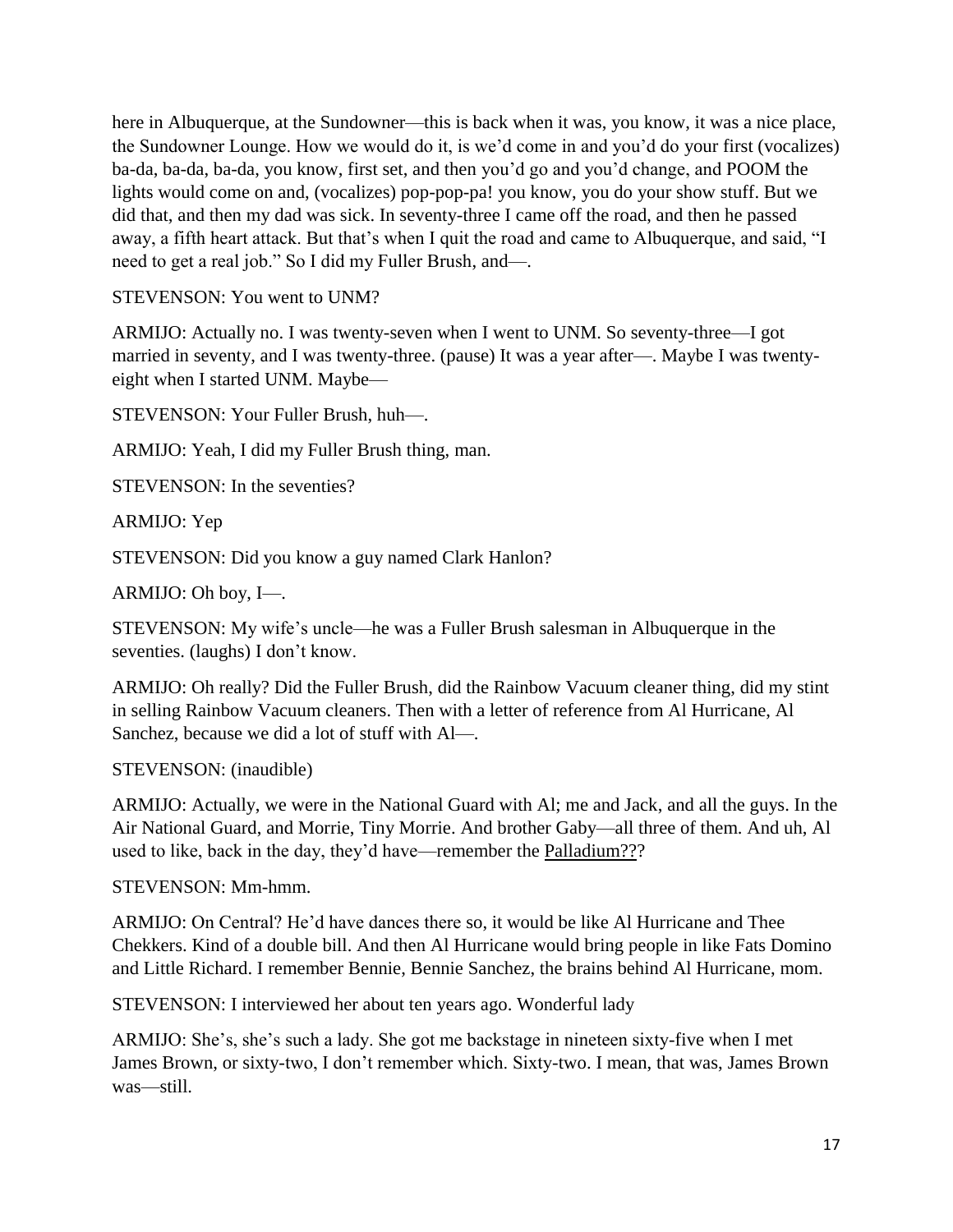STEVENSON: I can relate. When I was thirteen I wanted to be the drummer in James Brown's band. That was my life dream.

ARMIJO: (vocalizing) Bamp-bam, on the one and the three, [55:00] three and. But, um, I met James Brown through Bennie Sanchez, and got backstage and talked to him. Actually, you know what, they did a piece on the band in *Transmission Magazine*. You ever heard of *Transmission*? It's a New Mexico music magazine. (pause) I might, um—.

STEVENSON: Is it new, or old?

ARMIJO: Ours came out in August, I believe. We were the front cover.

STEVENSON: (inaudible) August

ARMIJO: August

STEVENSON: (inaudible) still around, August 2002

ARMIJO: Yeah, it—

STEVENSON: Where are they at?

ARMIJO: I don't know.

STEVENSON: I'll ask around.

ARMIJO: I think it was off of West Central, fifty-six, fifty-ninth street or something. But, uh, Steve is the guy's name. Steve Maase?

STEVENSON: Steve Maase, I know him. Guitar player

ARMIJO: Maybe I'm thinking of something—. I might even have a copy of it somewhere, the article.

STEVENSON: Steve Maase is a jazz guitar player, about our age.

ARMIJO: It may not be Maase. I only spoke with him on the phone. I never really met him.

STEVENSON: But I can imagine Steve doing something like that.

ARMIJO: Yeah. And one of his editorials was people say, "*Transmission Magazine*, is this mechanics, or what?" And he says, "Don't people understand audio? Transmission?" You know? Because my first thought was that, *Transmission Magazine*. And after I read his article, the editorial, thought, Well, yeah, you know, makes sense. But it's a little out there, for me. But anyway, yeah so.

STEVENSON: Well I think I need to wrap up here because I got to get to another (inaudible) the road. Anything you want to add at all to—?

ARMIJO: How are you going to do this, and how's it all coming together?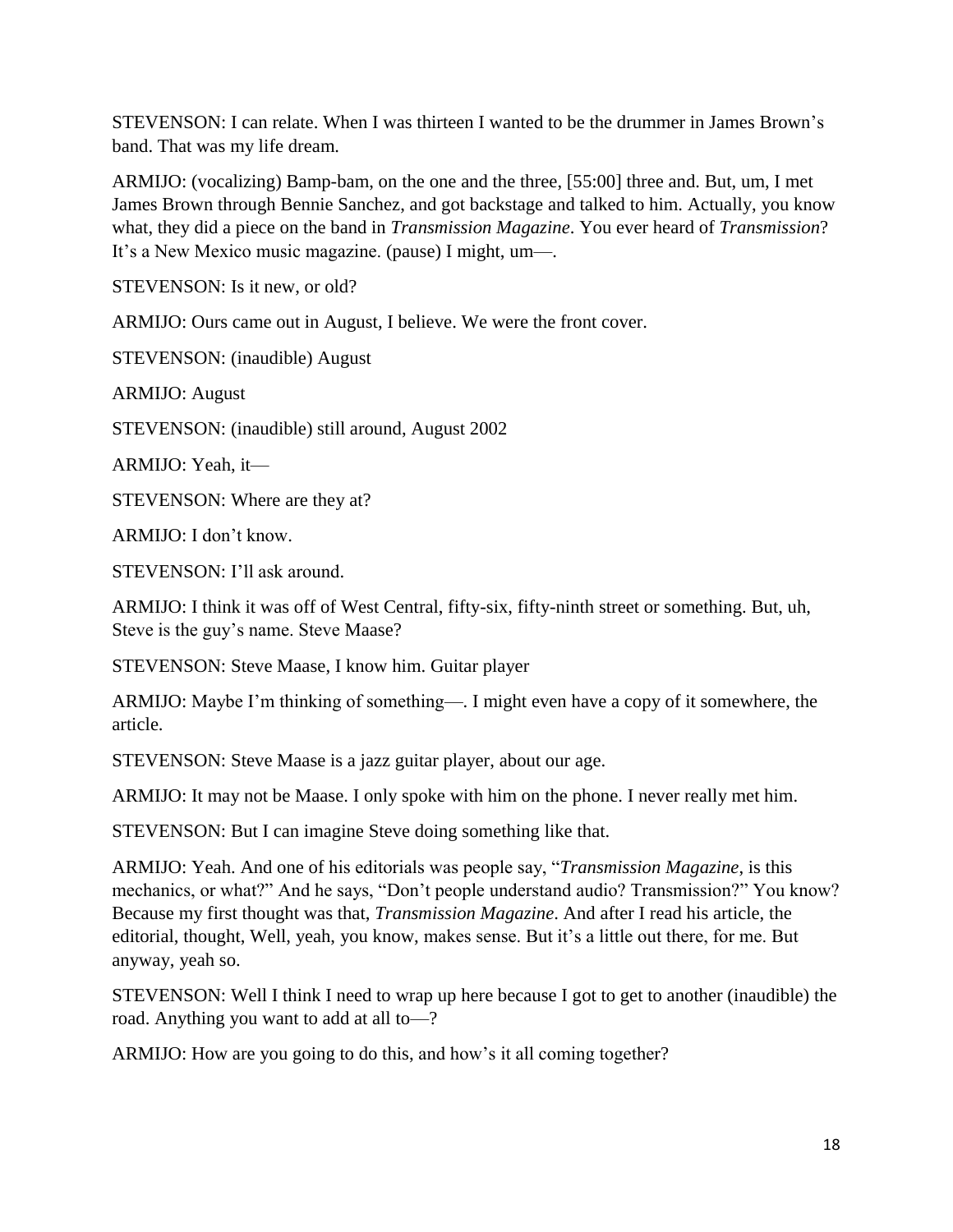STEVENSON: Basically, I have to get a release form to you. Basically all these tapes I'm making are going to go into the Albuquerque Museum, our archive, so if anybody wants to come listen to your voice thirty years from now, they can—

ARMIJO: Oh, I see.

STEVENSON: —listen to this. But that won't be available unless you sign a permission, otherwise it'll just sit there on a shelf and just be there. Nobody will be able to listen to it. (laughs)

ARMIJO: Okay, yeah

STEVENSON: What I'm going to do is write up kind of the notes of what you've done, and we're going to write a big report about the Hispanic experience in Albuquerque that we're going to give to the City. About the needs—

ARMIJO: Can we get a copy?

STEVENSON: Sure.

ARMIJO: Yeah, I'd like a copy. Definitely

STEVENSON: It's going to feature all the cultures in Albuquerque. It's going to have a section on the East Indian population, who actually like to be called "Indians," even though they're from India. Which makes sense, actually. Get confused with the Isletans. The Vietnamese people who chose to settle in the Southeast Heights, I interviewed a lot of them to find out what their experience is like.

ARMIJO: Well that's neat.

STEVENSON: And the idea is just to give us a sense of who we are in this place and time and what the community needs are. So I should have asked you what you consider something that, you know—. We've asked a lot of these communities what they need, and they all would pretty much like community centers.

ARMIJO: Well, actually, I've been talking about this ever since I've been here, is I'd like to see community service centers, not just community centers. Because I think we're past community centers, you know. It's 2002, and in a lot of people's minds, the mentality is a community center does, you know, whatever—whatever it is in their mind. A community service center I think should do more for the community. We do recreation here, we do education. I have a life skills class program that we do with the kids where we talk about checkbooks. We talk about therms, wattage. We talk about the Bosque. We talk about words like "flora," "fauna," "meandering." We talk about uplift, we talk about fluvial fans, in a way that the kids can relate. So there's an educational process that happens here, plus recreation, plus safety, plus security for mom and dad to know their kids when they're here in our before- and after-school program are safe and secure. We have a financial program that if you can't quite make it, we'll help you out. Either free or reduced. To be free you pretty much have to be indigent. So there's a lot of stuff that we do here. It'd be nice to have a food sample here??. It'd be nice to have—I want that building next